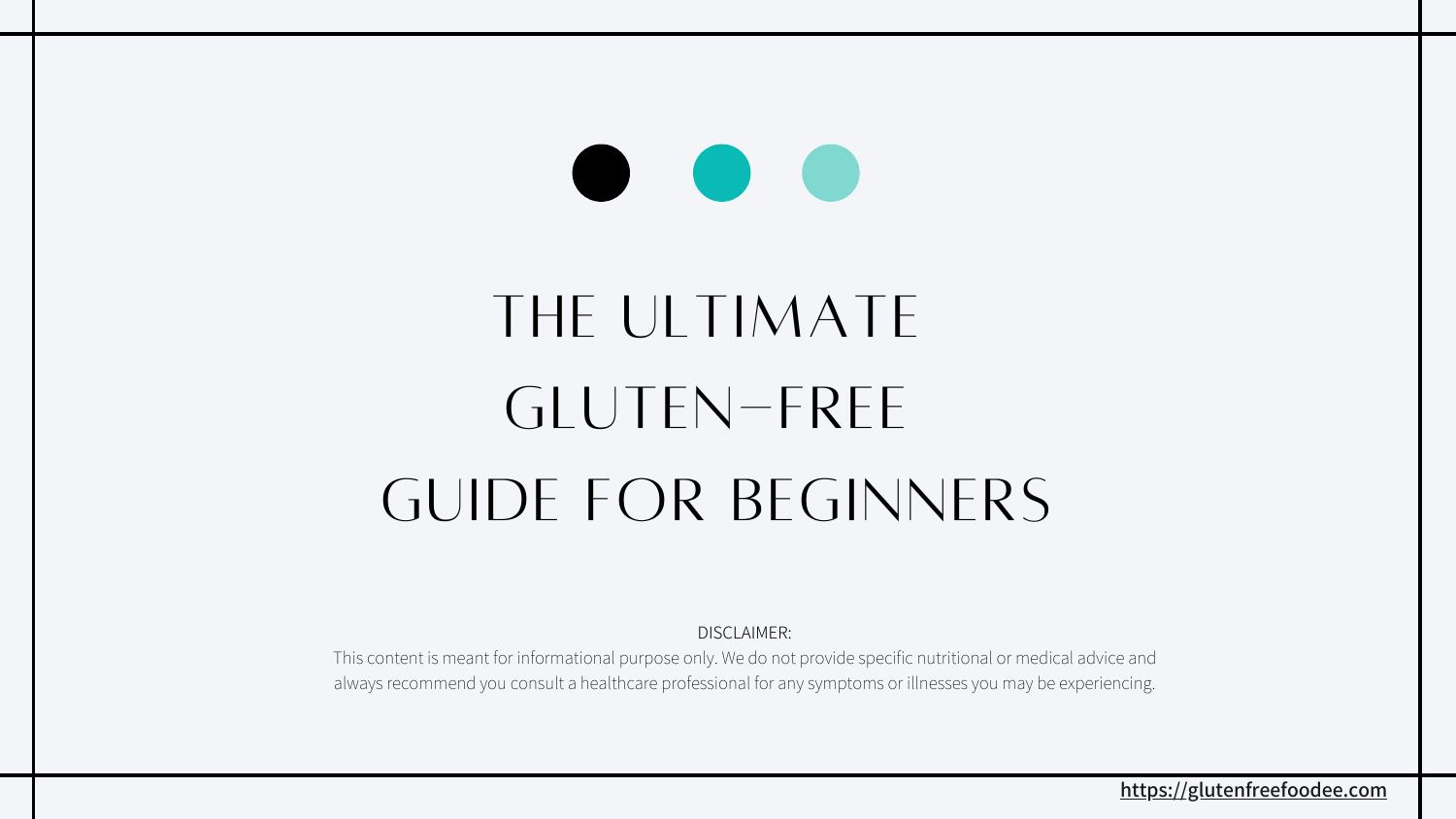**The Ultimate Gluten-Free Guide for Beginners [https://glutenfreefoodee.com](https://glutenfreefoodee.com/)**

| $\lceil \mathsf{S} \rceil$<br>$\overline{\phantom{1}}$ | Page #                  |
|--------------------------------------------------------|-------------------------|
|                                                        | 3                       |
|                                                        | $\overline{\mathbf{4}}$ |
|                                                        | 6                       |
|                                                        | 11                      |
|                                                        | 16                      |
|                                                        | 20                      |
|                                                        | 24                      |
|                                                        | 27                      |

# Content TABLE OF CONTENTS Page #

**My Gluten-Free Journey 3**

**Tips On Becoming a Gluten-Free Foodee 101 4**

**[Alternative Names For Gluten Glossary](https://glutenfreefoodee.com/7-tips-for-living-gluten-free-on-a-budget/) 6**

**[7 Tips for Living Gluten-Free on A Budget](https://glutenfreefoodee.com/7-tips-for-living-gluten-free-on-a-budget/)** 

**[10 Basic Gluten-Free Shopping Tips to Make Shopping A Breeze](https://glutenfreefoodee.com/7-tips-for-living-gluten-free-on-a-budget/) 16**

**[Reading Food Labels: What "May Contain" Vs.](https://glutenfreefoodee.com/7-tips-for-living-gluten-free-on-a-budget/) "[Contains" Means](https://glutenfreefoodee.com/7-tips-for-living-gluten-free-on-a-budget/) 20**

**[5 Of the Best Gluten-Free Apps to Make Your Life Easier](https://glutenfreefoodee.com/7-tips-for-living-gluten-free-on-a-budget/) 24**

**Connect with us**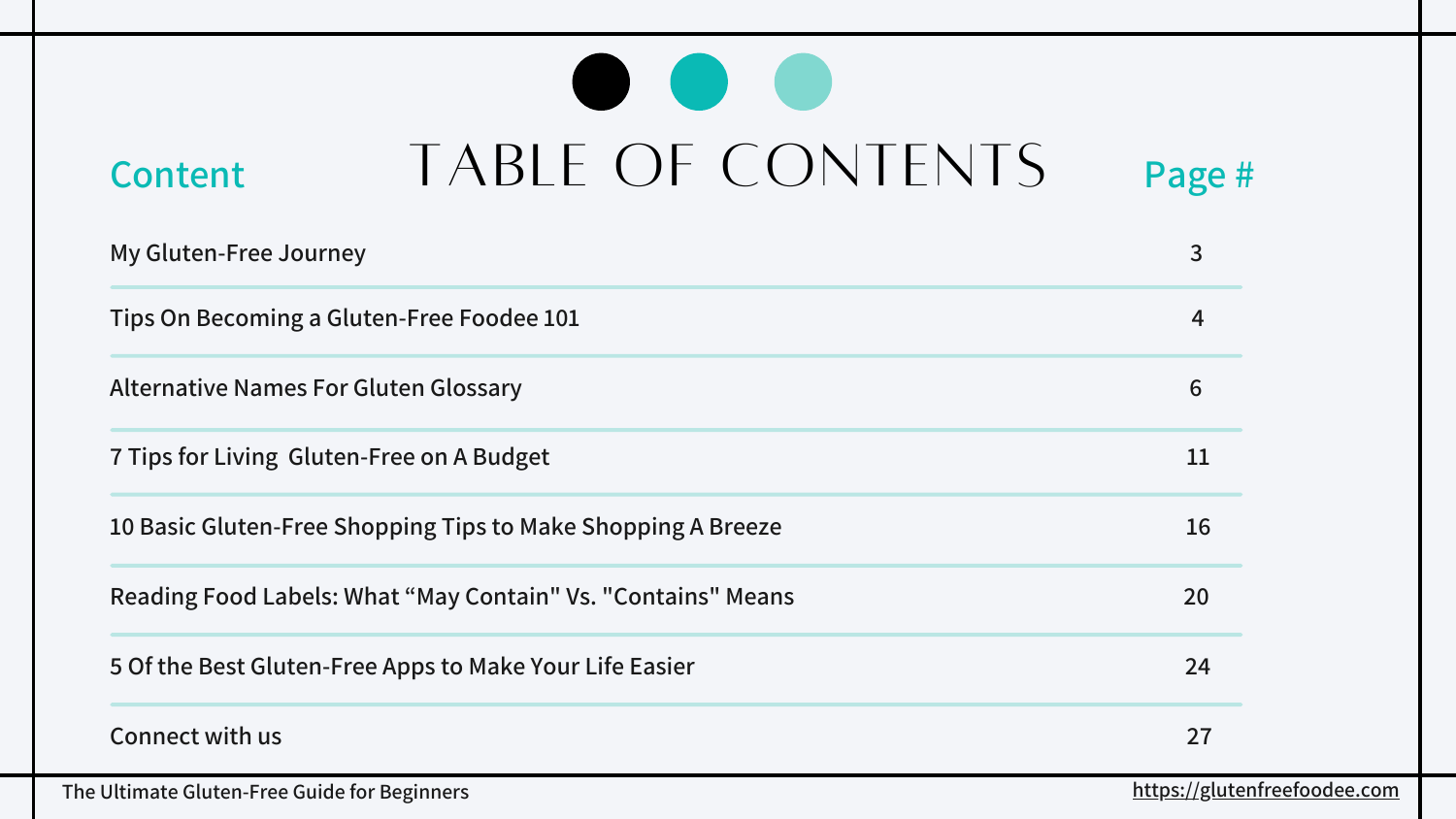# Hey there! I'm Elyse, the Gluten-Free Foodee

### My Gluten-Free Journey

The gluten-free food chapter(s) of my life began after finding out I had non-celiac gluten sensitivity that was greatly increasing my inflammation levels. I quickly learned of the ubiquitous nature of gluten and it's been a discovery journey that I've been on ever since.

In The Ultimate Gluten-Free Guide for Beginners, I'll be sharing some of the basics (and not-so-basic) lessons I've learned along the way that will make adapting to a gluten-free lifestyle a little easier.

If you have any questions relating to anything in this guide, please [feel free to reach out via L](https://m.facebook.com/groups/1093929974438823?group_view_referrer=search)[inktree](https://linktr.ee/Gluten_Free_Foodee) [or join our Gluten-free Foodee](https://m.facebook.com/groups/1093929974438823?group_view_referrer=search) Facebook group.

We'd love to hear from you and connect.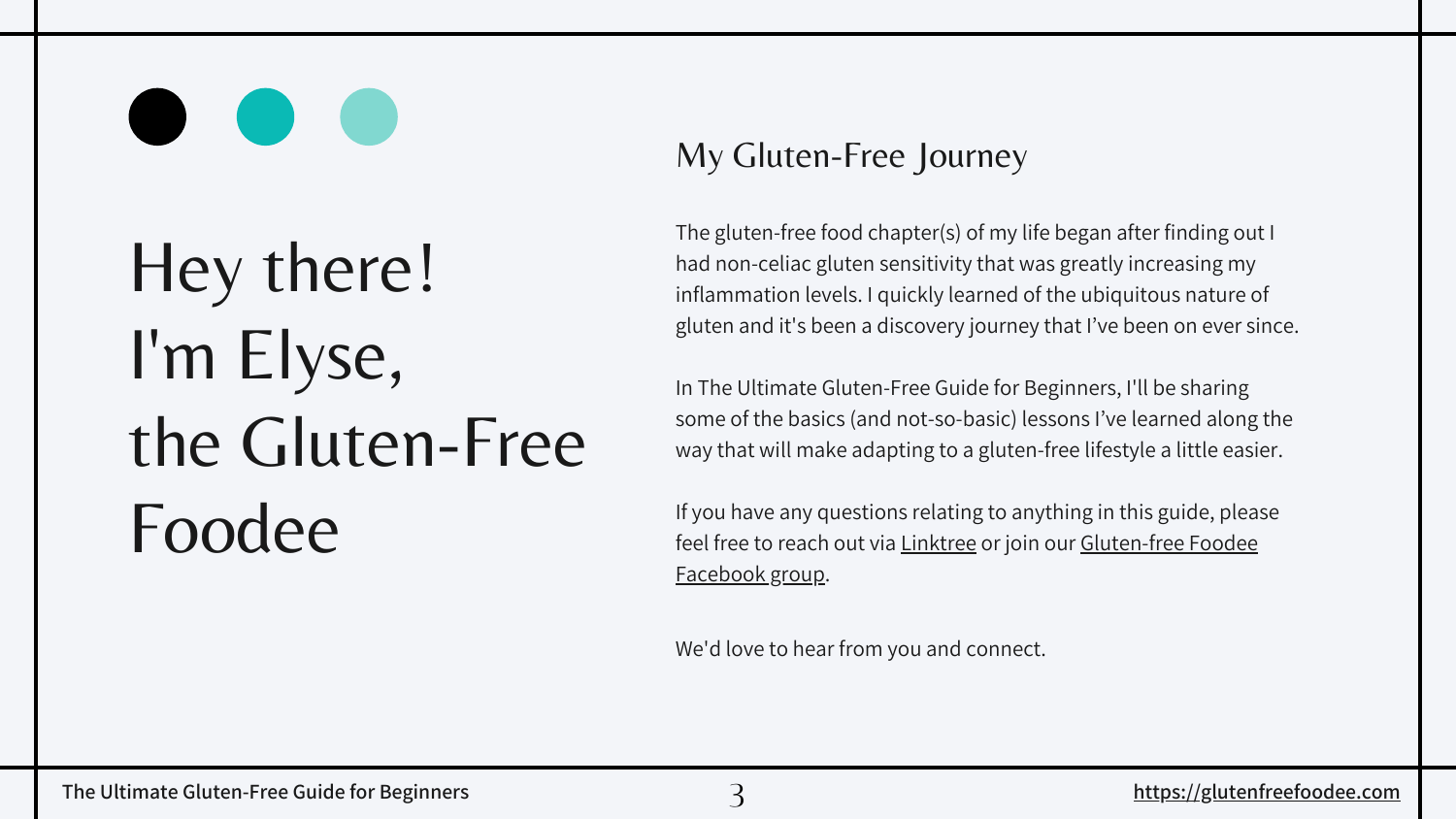## Tips On Becoming a Gluten-Free Foodee 101

**rightly in the Ultimate Gluten-Free Guide for Beginners** and the state of the state of the Ultimate Glutenfreefoodee.com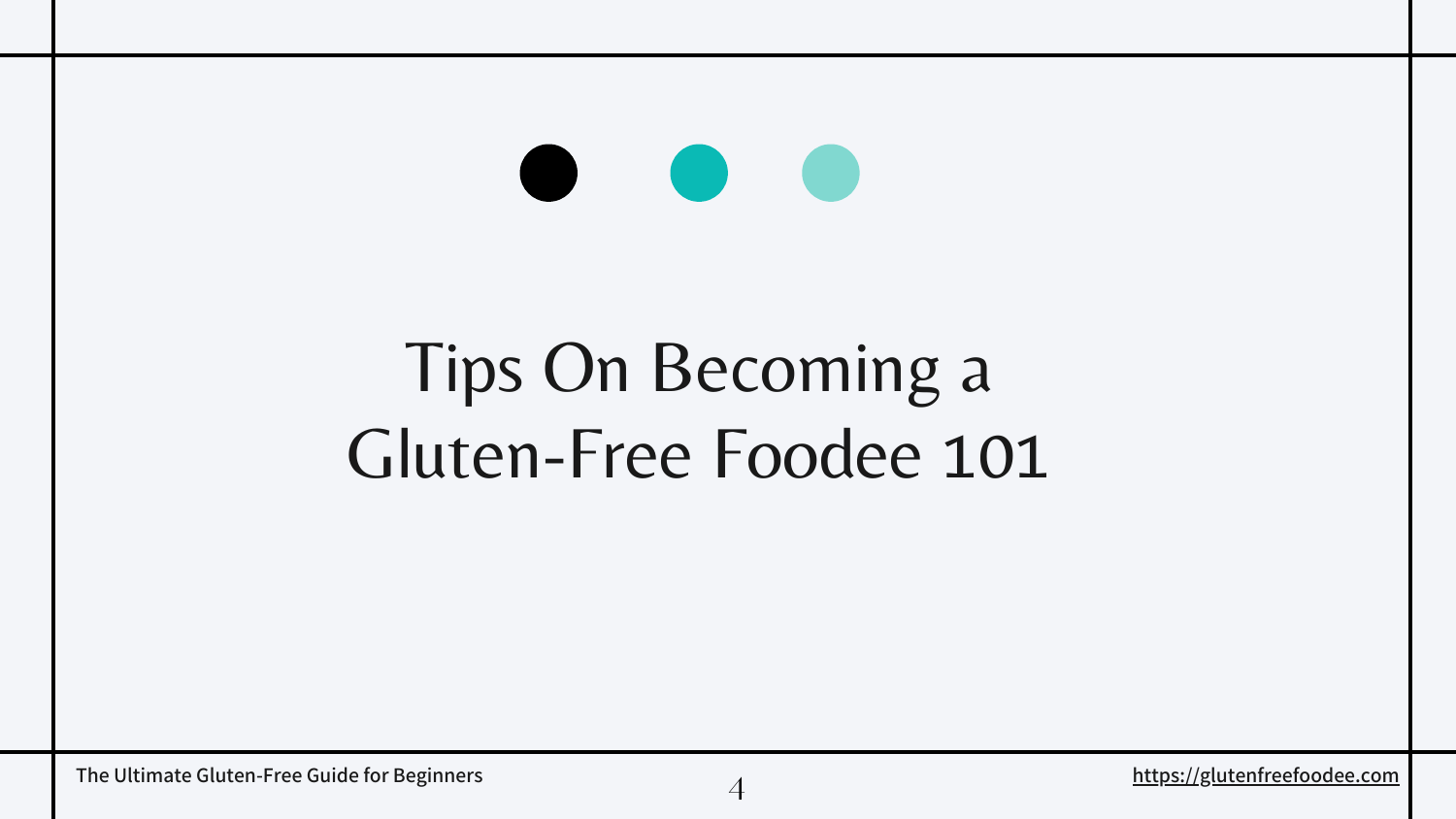#### **Try to incorporate as many whole foods as possible into your diet.**

Whole gluten-free grains, vegetables, fruits, legumes, dairy products, and . . meats are very important. The less processed the products you eat are, the less chance of there being hidden gluten in them. This will mean more planning, preparation, and cooking in the beginning while you adjust.

Being gluten-free doesn't mean being deprived of your favourite foods or traditional family recipes or compromising the quality or taste of what you eat. Our collective gluten-free goal should be to create food so good that no one would know it is gluten-free.



### **Read every label.**

That's right, you really need to read the ingredient list on the label of every product you eat. Yes, in the beginning this does extend the length of your time grocery shopping. If you are unsure of an ingredient, Google it or check out our Alternative Sources of Gluten [infographic. Just because you don't think a product has wheat/flour/gluten in it, doesn't mean that it isn't in the product. Hidden](https://glutenfreefoodee.com/wp-content/uploads/GFF-Alternative-Sources-of-Gluten-Infographic.png) gluten is a very real issue, so be careful, and read every single ingredient.

Sauces, chocolate bars, and dressings, can all have hidden gluten in them. Soy sauce (for example) is something you don't think has gluten, but many brands contain wheat. This is why we can't rely on what we "think" is in a product. Since many different products contain soy sauce in them, you need to read the label to know for sure, if that product is gluten-free.

Becoming a gluten-free foodee and/or maintaining a gluten-free lifestyle can be daunting. We know – we've been there. Learning all the [alternative sources of gluten](https://glutenfreefoodee.com/wp-content/uploads/GFF-Alternative-Sources-of-Gluten-Infographic.png) and where they are hiding is quite the challenge. It's a journey we've been on for years and we are happy to share what we've learned so far. We thought we'd kick it off with a couple of the basics to help get you started and make going gluten-free easier.

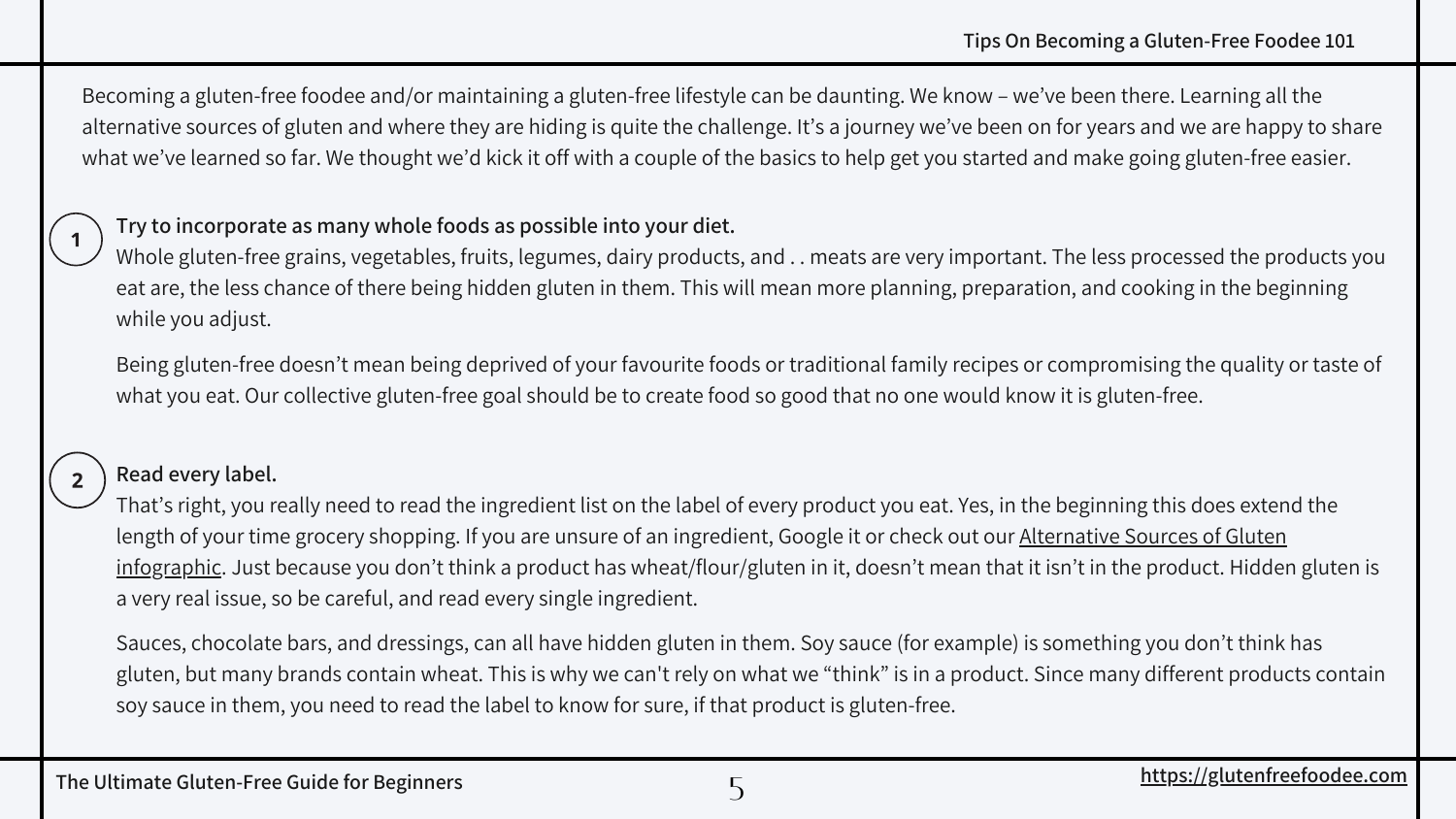### **CONTRACTOR**

## [Alternative Names For](https://glutenfreefoodee.com/7-tips-for-living-gluten-free-on-a-budget/) Gluten Glossary

The Ultimate Gluten-Free Guide for Beginners **1996 [https://glutenfreefoodee.com](https://glutenfreefoodee.com/)**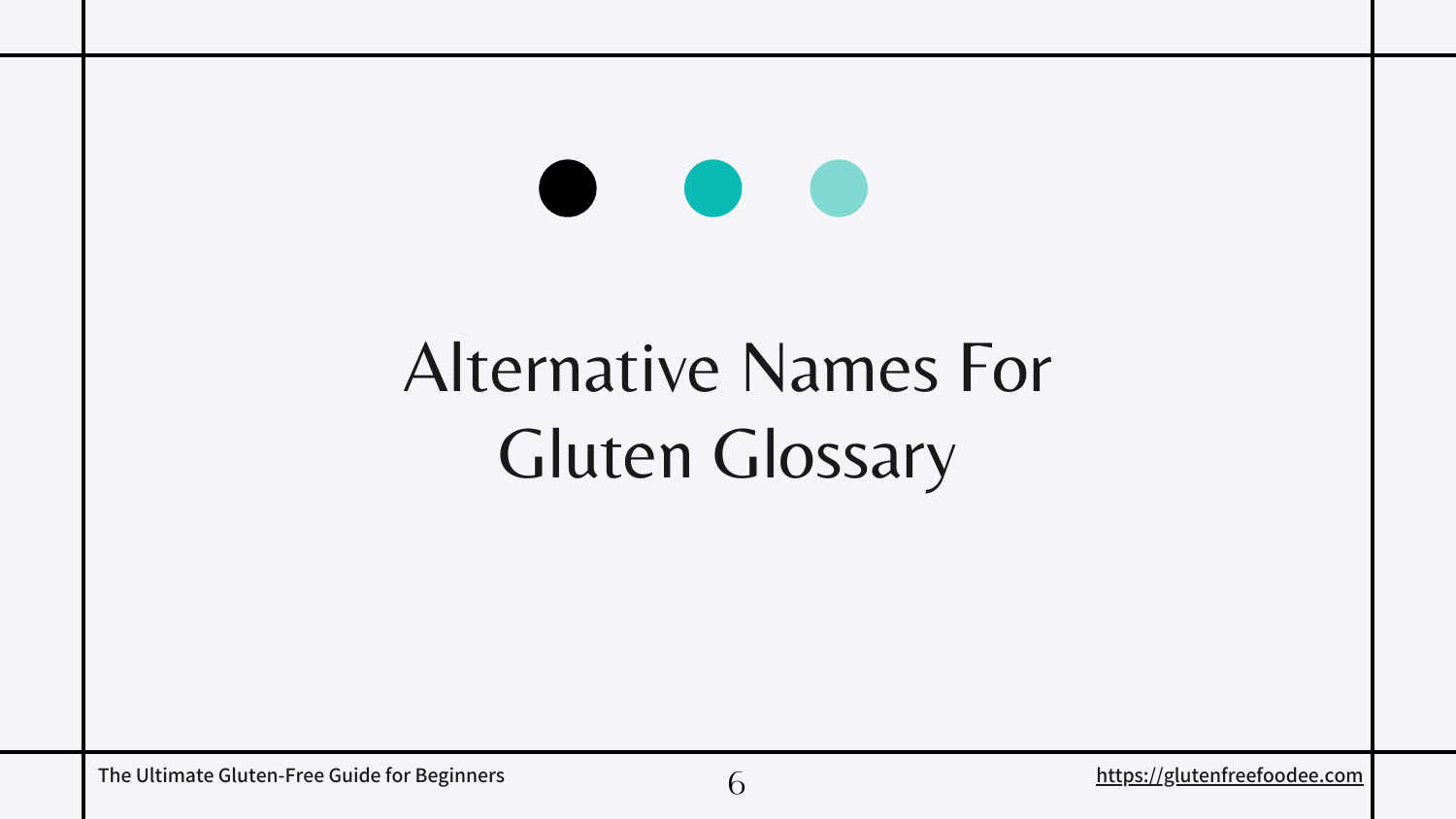- Atta: It is a wholemeal flour primarily used in flatbreads.
- Binder or binding: An additive used to hold food together. Unless labeled alternatively (corn) assume it is derived from wheat.
- Barley (flakes, flour, malt, pearl): A major cereal grain. It is used in the making of alcohol.
- Barley grass: A major cereal grain.
- Bran: It is the hard outer shell of cereal grain.
- Breadcrumbs: Assume they are derived from wheat, unless otherwise stated.
- Brewer's yeast: It is a byproduct in beer making and contains barley malt.
- Bromated: It is when flour has been treated with potassium bromate to improve the elasticity of wheat flour.
- Bulgar: it is cracked, parboiled groats, that can be made from different varieties of wheat.
- Couscous: Made from wheat
- Cracker meal: It is made from flour**.**

### **A - C**

Gluten by any other name is still gluten. Knowing all or some of the alternative names for gluten or other items that contain wheat, is one of the steps to make "going" gluten-free easier.

Keep this Alternative names for Gluten Glossary handy as it will help you become more familiar with what to look for when reading labels. No one expects you to remember or memorize all these terms. However, if you can remember – or start to recognize some of them – it will make your life much easier.

### **[Click/Tap for Alternative Sources of Gluten Infographic.](https://glutenfreefoodee.com/wp-content/uploads/GFF-Alternative-Sources-of-Gluten-Infographic.png)**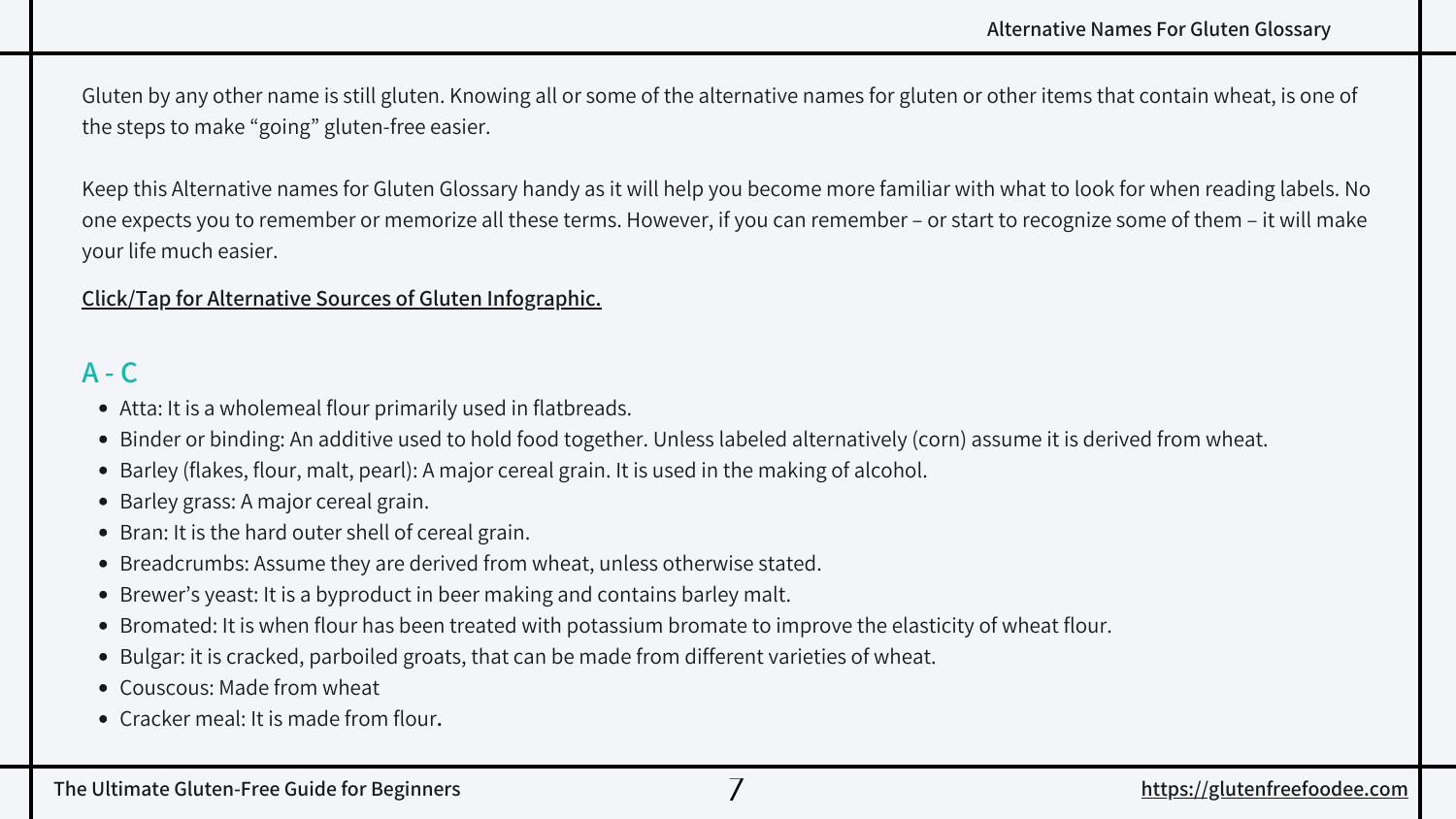- Dextrin: Assume this is made from wheat, unless a gluten-free alternative is named.
- Dinkel: This is another name for spelt.
- Durum: This is a type of wheat very commonly used for pasta.
- Einkorn: A type of wheat.
- Emmer: A type of wheat.
- Enriched flour: Is common in baked goods.
- Farina: Is a fine flour.
- Farro/Farro: Is a mix of three varieties of wheat Spelt, Einkorn, and Emmer.
- Filler: Unless stated from a gluten-free source, assume fillers are wheat based.
- Flour: It's ground wheat or other cereal grains.
- Freekeh or farik: A cereal "ancient grain" made from green durum wheat.
- Fu: A Japanese meat substitute made from wheat gluten.

### **D - F**

**[https://glutenfreefoodee.com](https://glutenfreefoodee.com/)**

- Gluten: Wheat proteins.
- Graham flour: A course ground wheat protein.
- Groats: The hulled kernels of cereal grains.
- Hordeum vulgare (barley): A type of barely which is a grass grain and a major cereal grain.
- Hulled barley: Minimally processed barley.
- Hydrolysed wheat protein: A liquid made from wheat germ.

### **G - I**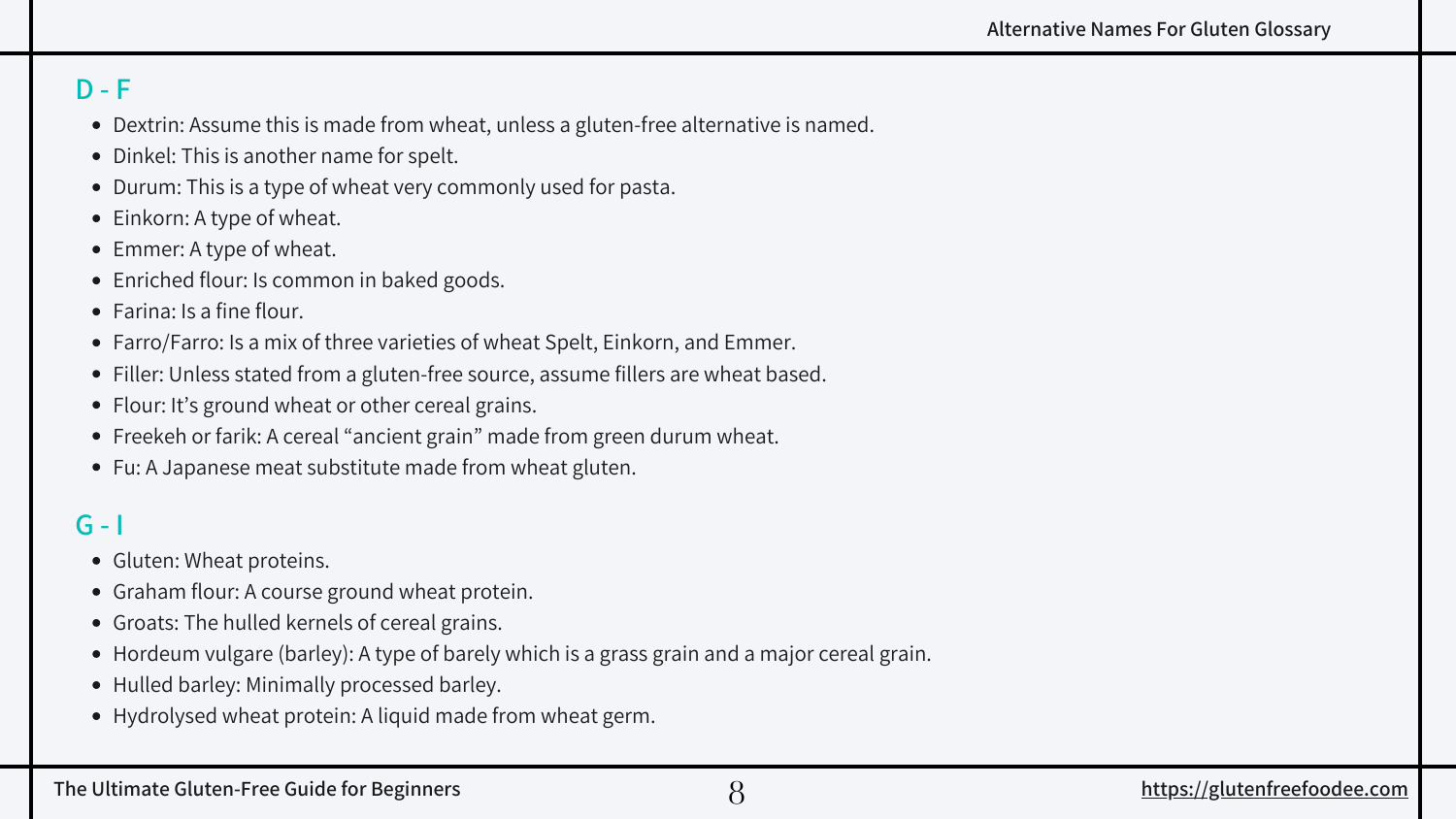### **J - L**

- Kamut: A species of wheat.
- Khorasan wheat: Is an ancient grain and a type of wheat.

- Maida: A white flour primary found on the Indian subcontinent.
- Malt (malt extract, malt syrup, malt vinegar, malt flavoring): A germinated cereal grain.
- Matzo (flour/meal): Contains wheat, rye, and barley.
- Oats (Oatmeal, oat bran, oat flour, whole oats): This is a tricky one as oats in their pure form are gluten-free. However, oats are usually processed with or near wheat. There is a high chance of cross contamination, so if you are celiac or very sensitive, you should stick to oats that are labeled gluten-free. If you don't have a sensitivity, you may be fine with oats not specifically labeled gluten-free.
- Orzo: Can be listed as risoni- it is a short pasta derived from wheat.

### **M - O**

- Panko: They are a Japanese type of breadcrumb and are derived from wheat unless otherwise stated.
- Pasta: Derived from wheat unless an alternative flour is listed.
- Pearl barley: Whole barley with the outer haul removed and it has been polished.
- Rye: This is a grain related to both wheat and barley.

### **P - R**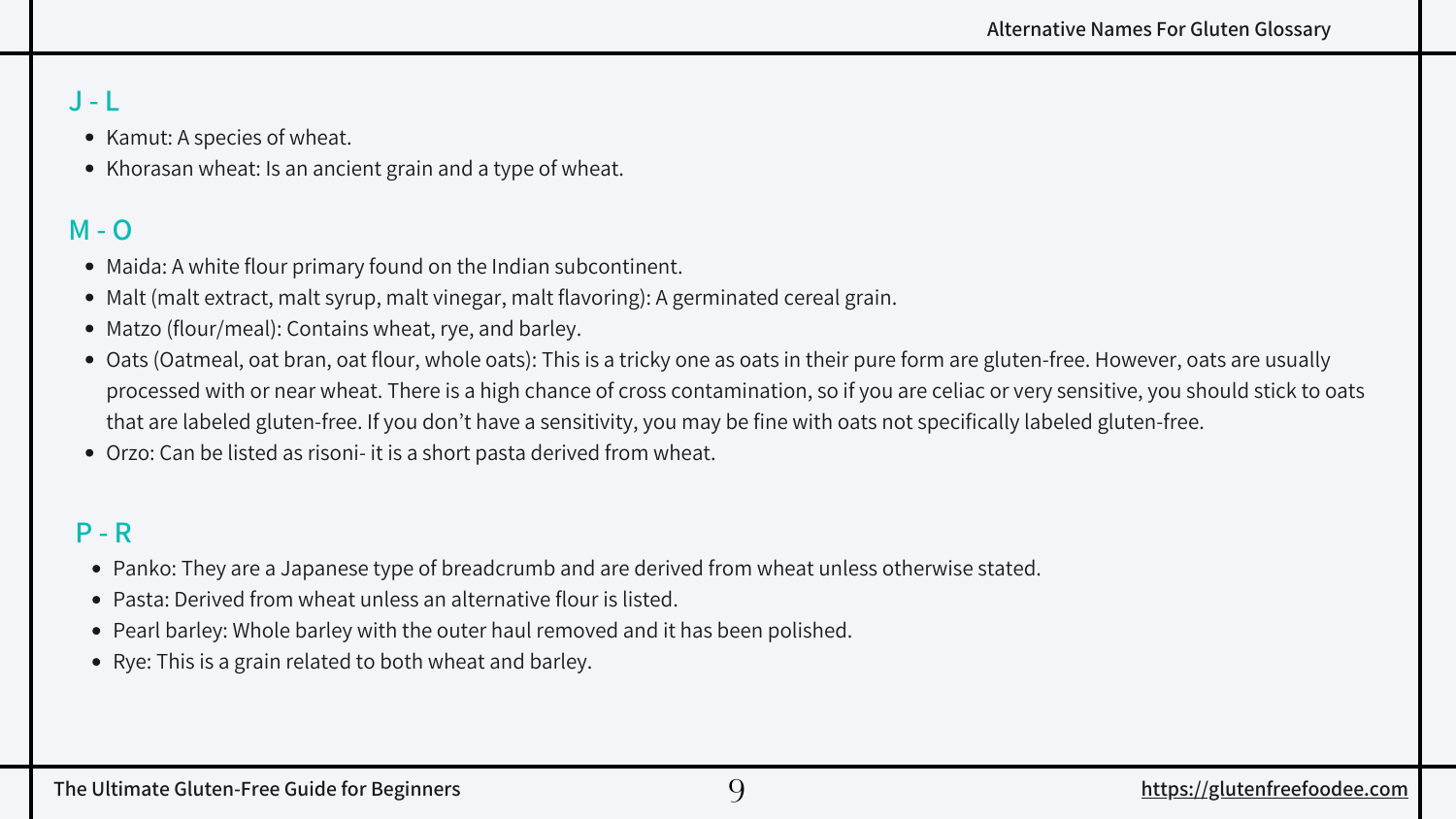- Secale cereale: Another name for rye.
- Seitan: A meat substitute made from wheat gluten.
- Spelt: A species of wheat.
- Semolina: A derivative of durum wheat.
- Soft wheat: This contains less gluten, but it is still wheat.
- Sooji/Suji: Another name for semolina.
- Spelt: Can also be known as dinkel wheat.
- Sprouted wheat: Sprouted grains have less gluten, but are not gluten-free.
- Thickener or thickening: Unless it is from a listed gluten-free source, assume that it is derived from wheat.
- Triticale: This is a cross between wheat and rye.
- Triticum spelta: Another name for spelt.
- Triticum vulgare: Another name for wheat.
- Udon: A thick Japanese wheat noodle.

### **S - U**

- 
- Vital gluten: An additive to add more gluten to flours. Vital wheat gluten: An additive to add more gluten to flours.
- Wheat: A cereal grain.
- Wheat berries: A whole wheat kernel.
- Wheat bran: The hard outer shell of a wheat kernel.
- Wheat germ (oil or extract): A byproduct of milling grains.
- Wheat protein: A liquid made from wheat germ.
- Wheat Starch: A simple starch extracted from wheat.
- Whole wheat flour: Made from milling the whole grain of wheat berry.

### **V - Z**

**This glossary for alternative names for gluten, is here to help you better decipher ingredient labels on gluten-free food packaging.** 

**[Click/tap here to download the Alternative Sources of Gluten infographic](https://glutenfreefoodee.com/wp-content/uploads/GFF-Alternative-Sources-of-Gluten-Infographic.png)**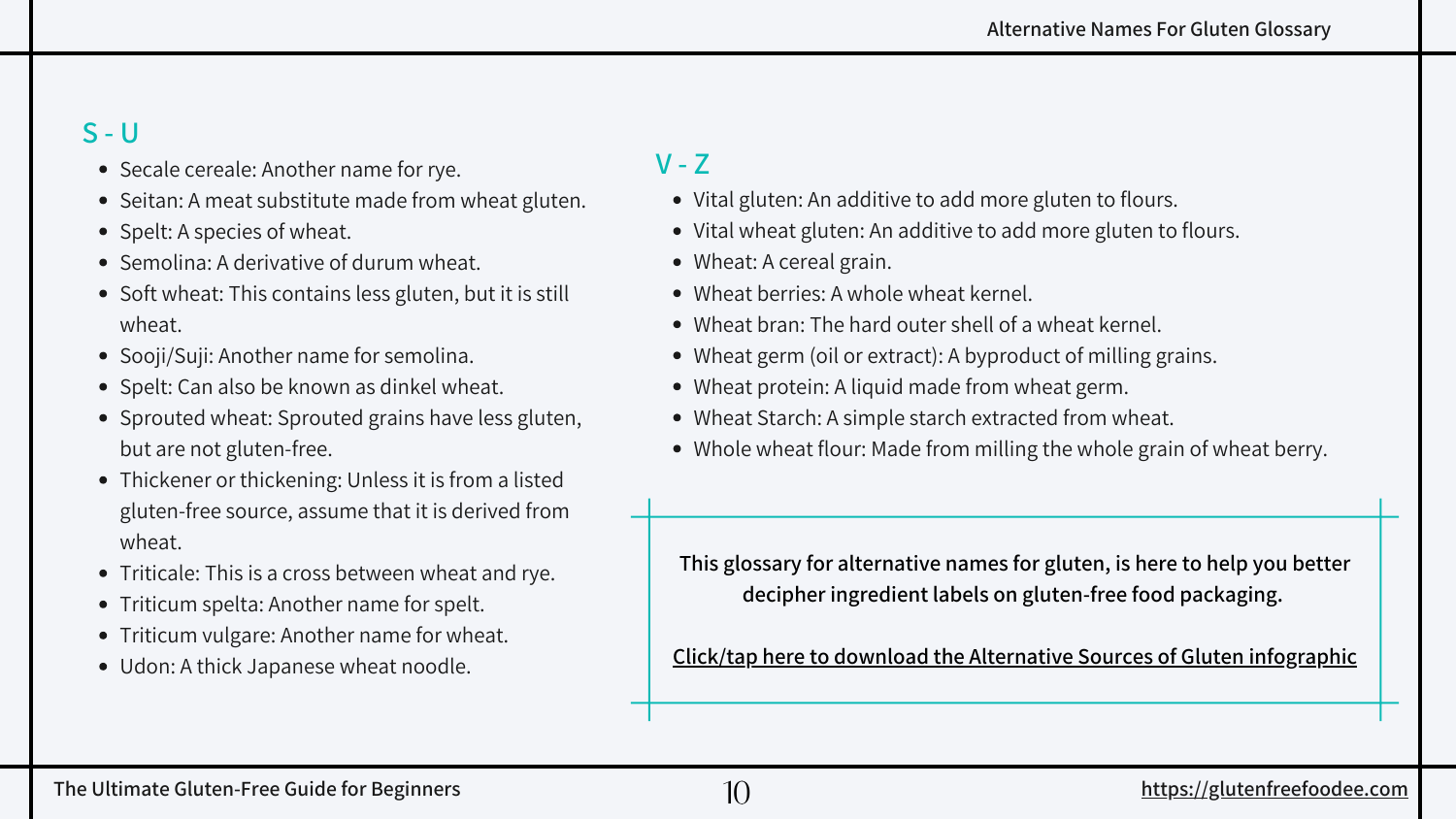# [7 Tips for Living](https://glutenfreefoodee.com/7-tips-for-living-gluten-free-on-a-budget/)  [Gluten-Free on A Budget](https://glutenfreefoodee.com/7-tips-for-living-gluten-free-on-a-budget/)

11

The Ultimate Gluten-Free Guide for Beginners and the material of the Ultimate Gluten-Free Guide for Beginners and the material of the Ultimate Glutenfreefoodee.com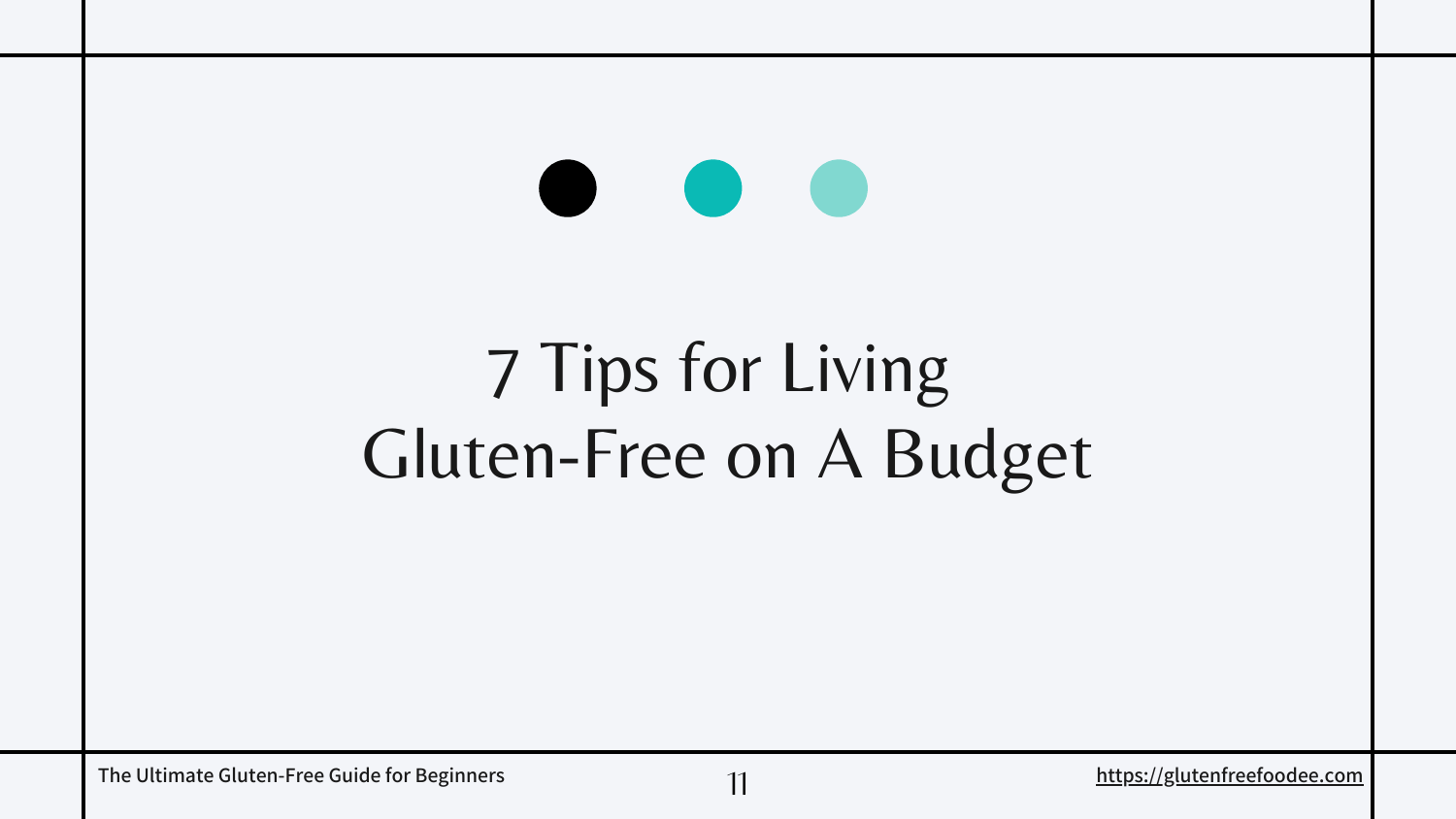The gluten-free food market has exploded in the past 5 five years and, in the process, has become a mainstay on more and more shelves at local grocery stores everywhere. The popularity of gluten-free food is expected to continue growing in the coming years too.

Hopefully, the increased market competition will result in more affordable gluten-free products being readily available. Until then, we have to deal with the reality that eating gluten-free isn't cheap. Actually, whenever you get into food products that cater to any specialty/niche diet (like gluten-free), you are generally going to pay more for less. It's not fair, but that's just how the gluten-free cookie crumbles. Rather than spend time on why it costs more, or whether the added cost is justified, we are going to focus on tips for living gluten-free on a budget that will offset the extra expense.

> A 2019 study published in the [Journal Nutrients](https://pubmed.ncbi.nlm.nih.gov/30769836/) found that gluten-free products were overall 183% more expensive than normal glutencontaining products and were 139% more expensive from massmarket producers than the wheat-based version of the same product.

**The Ultimate Gluten-Free Guide for Beginners** 12

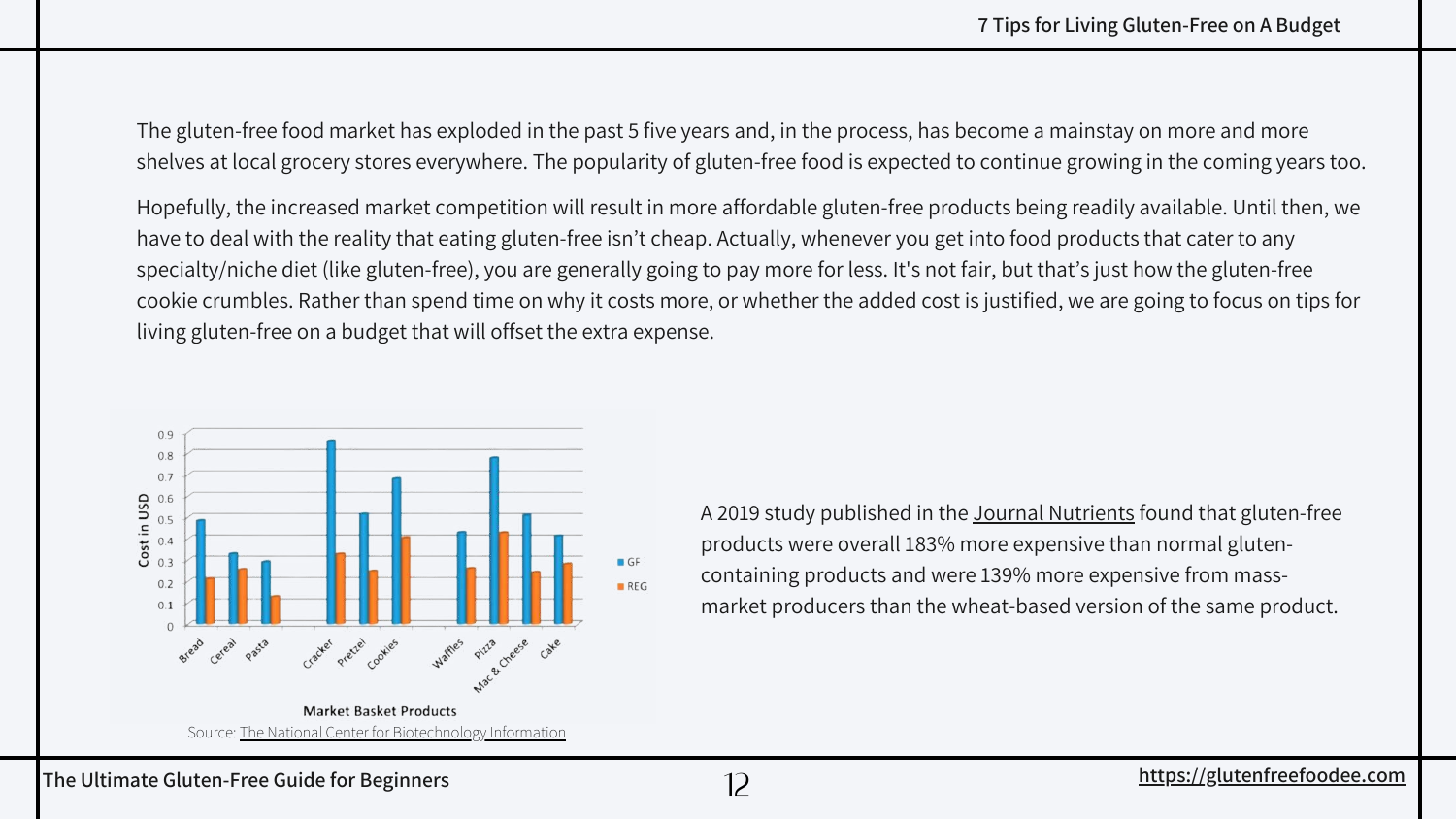- **Sales:** Before going shopping, always research sales online and check your local flyers for sales at your neighbourhood stores. It is now common for sales to feature "specialty" diet items like gluten-free so make a point of knowing what's on sale and stock up.
- **Coupons**: Many brands make coupons available to encourage new customers to buy their products (or solidify loyalty from those that are already fans). Reach out to the company and inquire if they have coupons.
- **Samples:** Samples give you the chance to try before you buy. They are a great way to avoid wasting money on a new product you may not like. Search online or contact the manufacturer for a sample or a free coupon.
- **Apps**: Apps are a great way to check product ingredients, sales, samples, and rebates/coupons.

#### **Sales, coupons, samples and apps.**

**Only those with celiac disease or non-celiac gluten sensitivity, need to eat gluten-free.** We realize it's much easier cooking one meal for everyone, but that is a luxury that most of us can't afford when going gluten-free. It is much more economical to purchase as many gluten-based staples like bread, pasta, and flour whenever possible. Keep the gluten-free products for those that require them only.

A HUGE concern with cooking both gluten and gluten-free food in the same environment is cross-contamination. Every person who enters the kitchen must be aware of the health hazards of not keeping all foods separate and the importance of cleaning cooking areas and not sharing any cooking tools/utensils without thorough washing.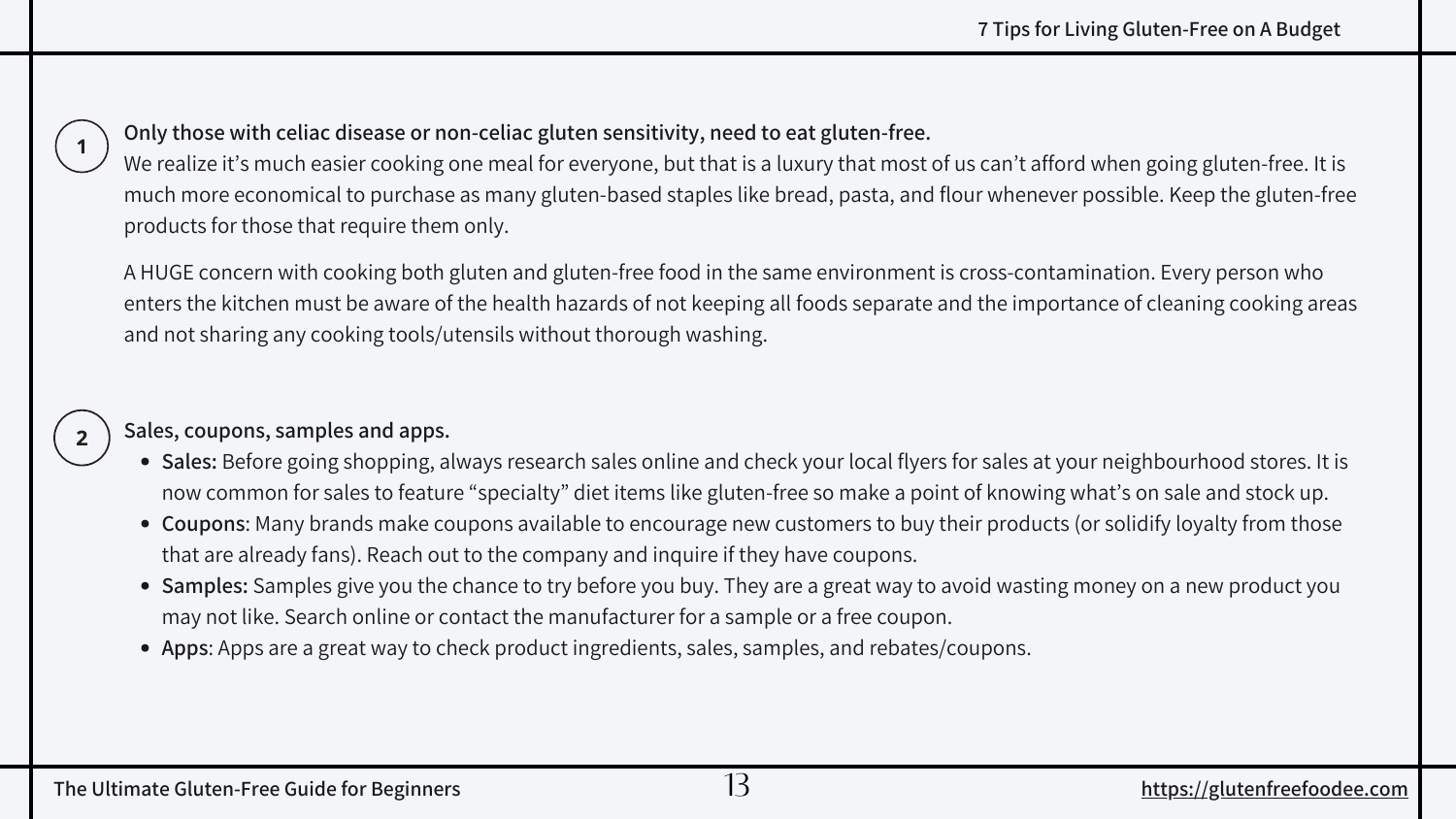- Always create a list that considers your planned meals. Never go shopping in-person or online without first creating a list based on your meal plans. This will save you from adding things to your physical or virtual shopping carts that you don't need.
- Buy whole foods that are naturally gluten-free, as they will most likely be cheaper and will have better nutritional value. Whole grains like brown rice, wild rice, and quinoa are readily available at most stores. Potatoes are a great carb to add to most meals.
- Buy fresh seasonal fruit and vegetables at peak season when they are at their cheapest and most delicious. Stop by your local farmer's market to buy the best of what is locally grown. There are generally deals to be had especially if you buy in bulk.
- Buy in bulk when you find a product you like on sale or when produce is at its seasonal best. Minimize the number of prepared gluten-free specialty/snack foods like crackers, cakes, cookies, and cereals as they are costly.

#### **Shopping.**

#### **Plan your meals.**

When you leave deciding what to cook to the last minute, you are more often than not, going to spend more money on ingredients. Menu planning allows you to consider how you can incorporate the most natural, gluten-free foods, what's in season, what's on sale, and what you have on hand to create delicious (and economical) meals.



 $\mathbf{3}$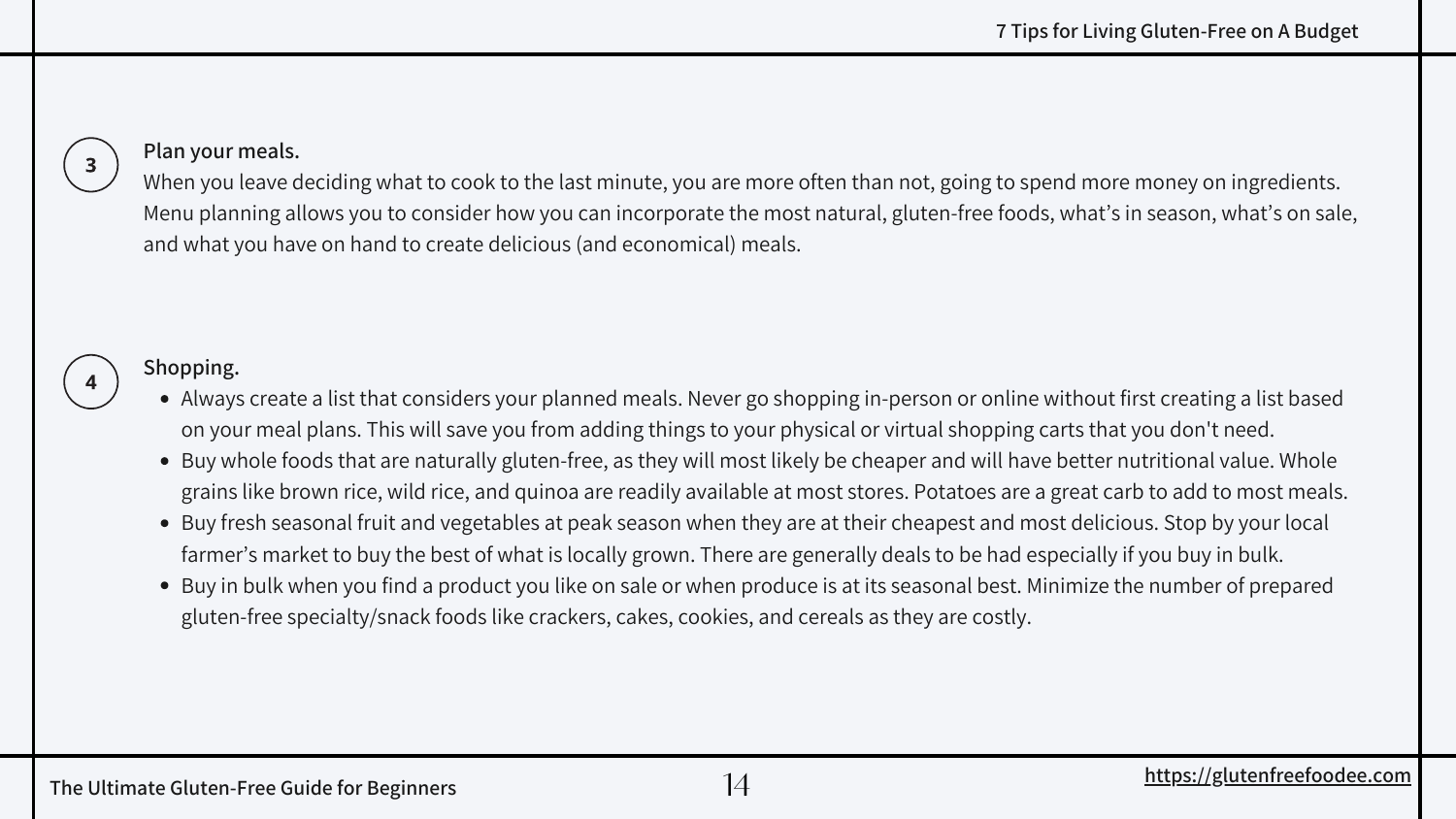#### **Limit the times you eat out at restaurants or pick up take-away.**

Just as gluten-free products are more expensive in grocery stores, they are also more expensive in restaurants. I mean, check out the pricing at your local pizza shop. If they offer gluten-free, you are generally going to pay the same price for a small/medium gluten-free round pizza as you would for an extra large one made with gluten dough..



Join our [Gluten-free Foodee Facebook group or other social media groups](https://m.facebook.com/groups/1093929974438823?group_view_referrer=search). You can also build your own networks with other gluten-free foodees you know. You can share shopping tips (current deals and coupons), recipes and other helpful [gluten-free living tips](https://glutenfreefoodee.com/category/living-gluten-free/gluten-free-food-tips/) and info.

#### **Build a network.**

Cook in batches. Recipes for [soups and stews](https://glutenfreefoodee.com/category/gluten-free-recipes/courses/soups-and-stews/) made with seasonal vegetables, potatoes, beans, and rice are economical, and easy to cook in larger batches. They can be frozen for fast, heat and serve meals when you need them.

- you have on hand;
- that is seasonally abundant (and economical);
- that is on sale that week; and/or
- that is naturally gluten-free and readily available. For example, recipes that include rice or potatoes or quinoa.

### **Cooking.**

Make recipes that use the food:

Don't feel like you have to adapt all of these tips for living gluten-free on a budget . Having said that, the more you can do, the greater the cost-savings to you.

The Ultimate Gluten-Free Guide for Beginners and the Ultimate Gluten-Free Guide for Beginners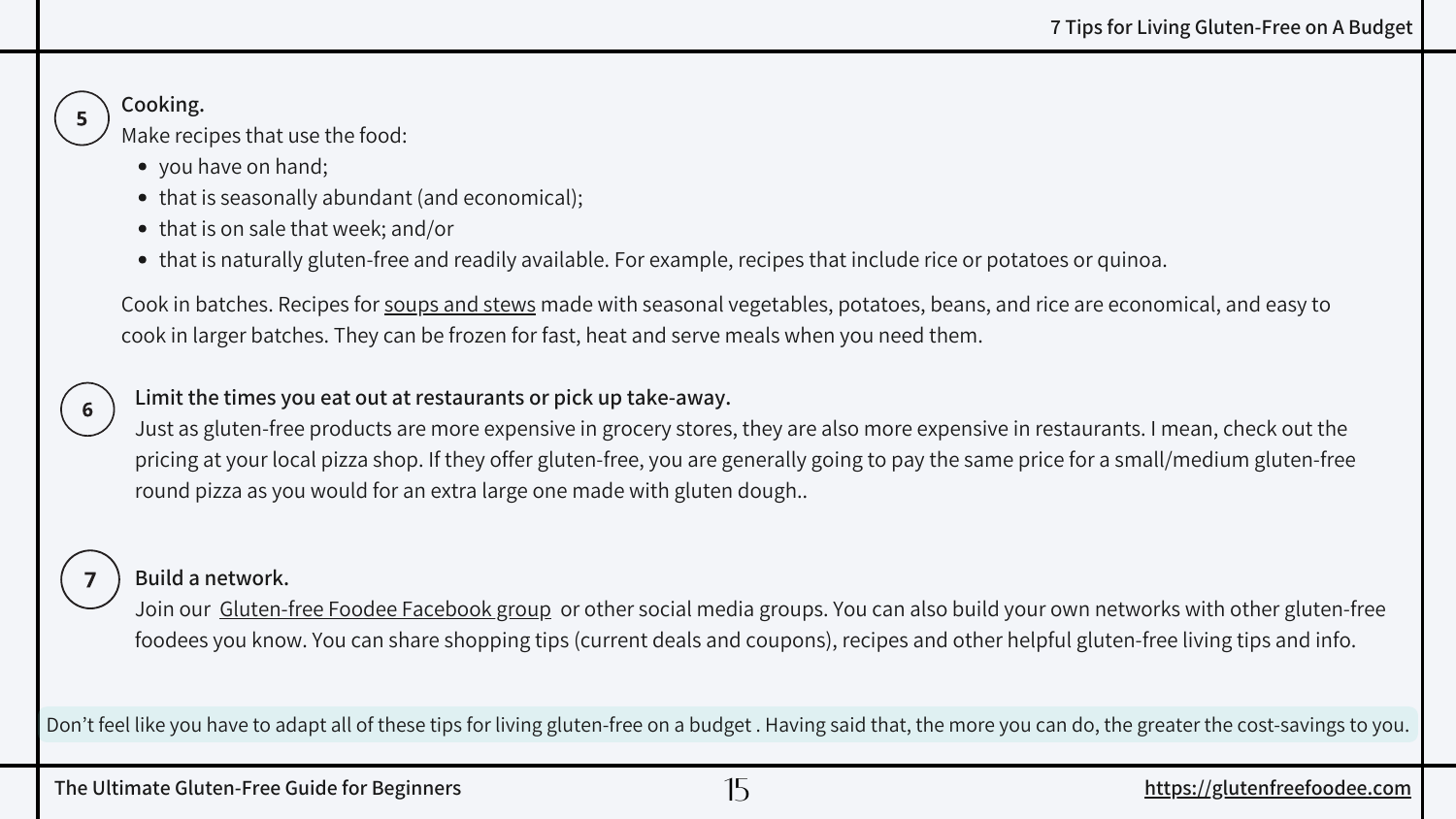# 10 Basic Gluten-Free [Shopping Tips to Make](https://glutenfreefoodee.com/7-tips-for-living-gluten-free-on-a-budget/) Shopping A Breeze

The Ultimate Gluten-Free Guide for Beginners and the material of the Ultimate Glutenfreefoodee.com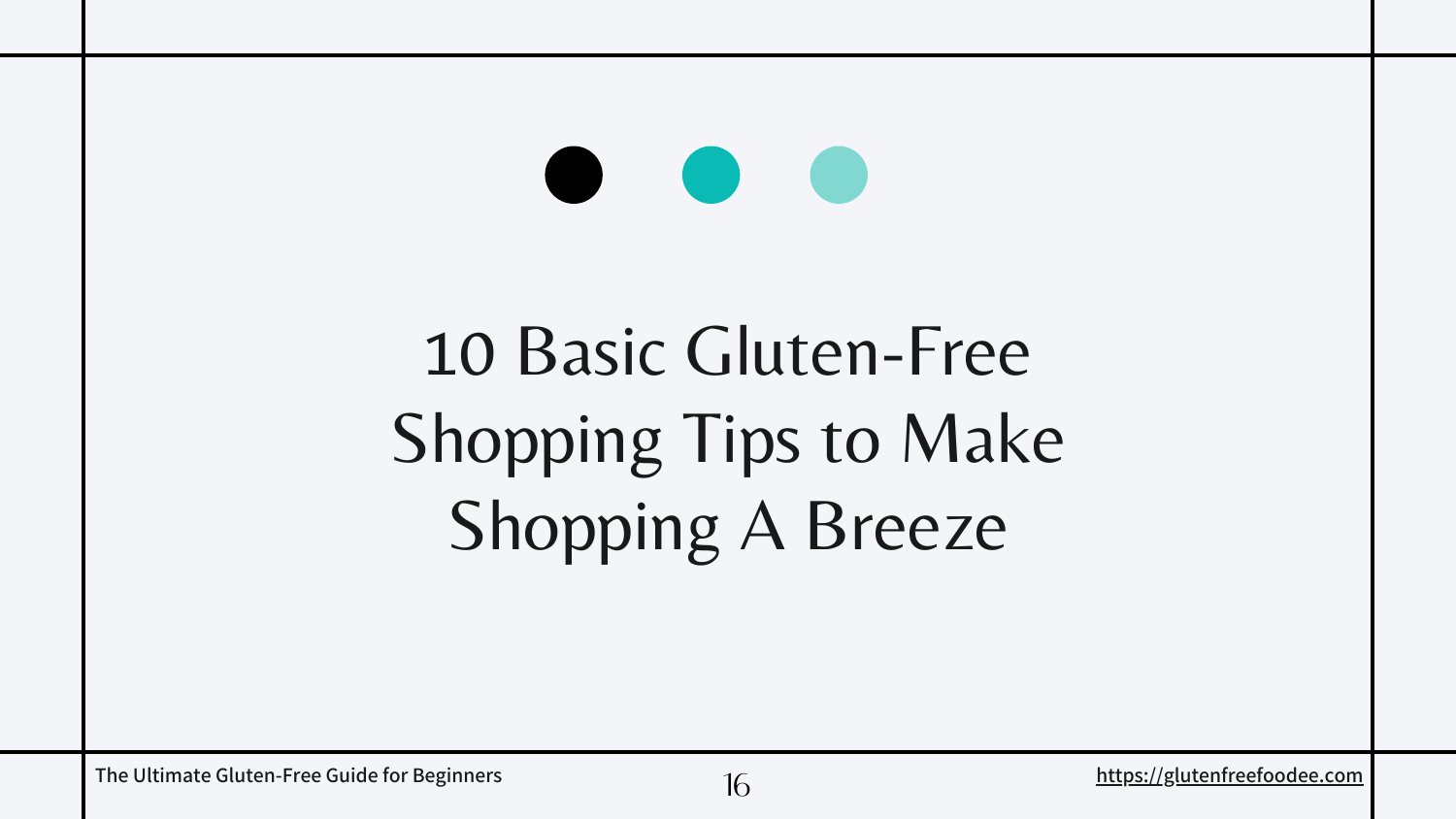#### **Always start with a list.**

Your list will keep you on track and make sure you get all the ingredients you need to make the [gluten-free recipes](https://glutenfreefoodee.com/gluten-free-recipe-index/) you have planned. Menu planning allows you to take advantage of seasonal produce at peak freshness, sales, coupons, and helps you plan nutritionally balanced meals. This is a key tip especially for those of us [living gluten-free on a budget](https://glutenfreefoodee.com/7-tips-for-living-gluten-free-on-a-budget/).

#### **[10 Basic Gluten-Free Shopping Tips to Make Shopping A Breeze](https://glutenfreefoodee.com/7-tips-for-living-gluten-free-on-a-budget/)**

When you first start gluten-free shopping, you quickly realize there is a complexity to it that was not there during your gluten shopping days. Suddenly, all the shelves you used to happily pluck products off of, are mostly off limits. At first, it sort of feels like there is nothing left to buy and you're reminded of the words of the late great comic, [John Pinette](https://en.wikipedia.org/wiki/John_Pinette).

"Do you know what has gluten in it? EVERYTHING!" John Pinette, Stand-up comedian, actor, and Broadway performer

You can also join [gluten-free groups - like our Gluten-Free Foodee Facebook group](https://m.facebook.com/groups/1093929974438823?group_view_referrer=search) - so you have a community to consult. The more informed you are, the less time you will spend looking for product and reading labels in the grocery store aisle.

Luckily, that is not the case. Over the past 5 years, the demand for gluten-free products has exploded so they now occupy more shelf space at grocery stores everywhere. The popularity of gluten-free food is not slowing down either. With the increased demand, more and more gluten-free products are now available but we still need a strategy to ensure we are optimizing the time and money we spend shopping to get the best, gluten-free products for us. These 10 basic gluten-free shopping tips will help get you started and make shopping a breeze.

#### **Do your research.**

Research specific products while you're making your list so you know exactly what to get and can pre-confirm that it's gluten-free. You can look up ingredients on manufacturer websites and call, chat or email questions if you can't find the information you wanted. It is your right to know what's in the food you eat.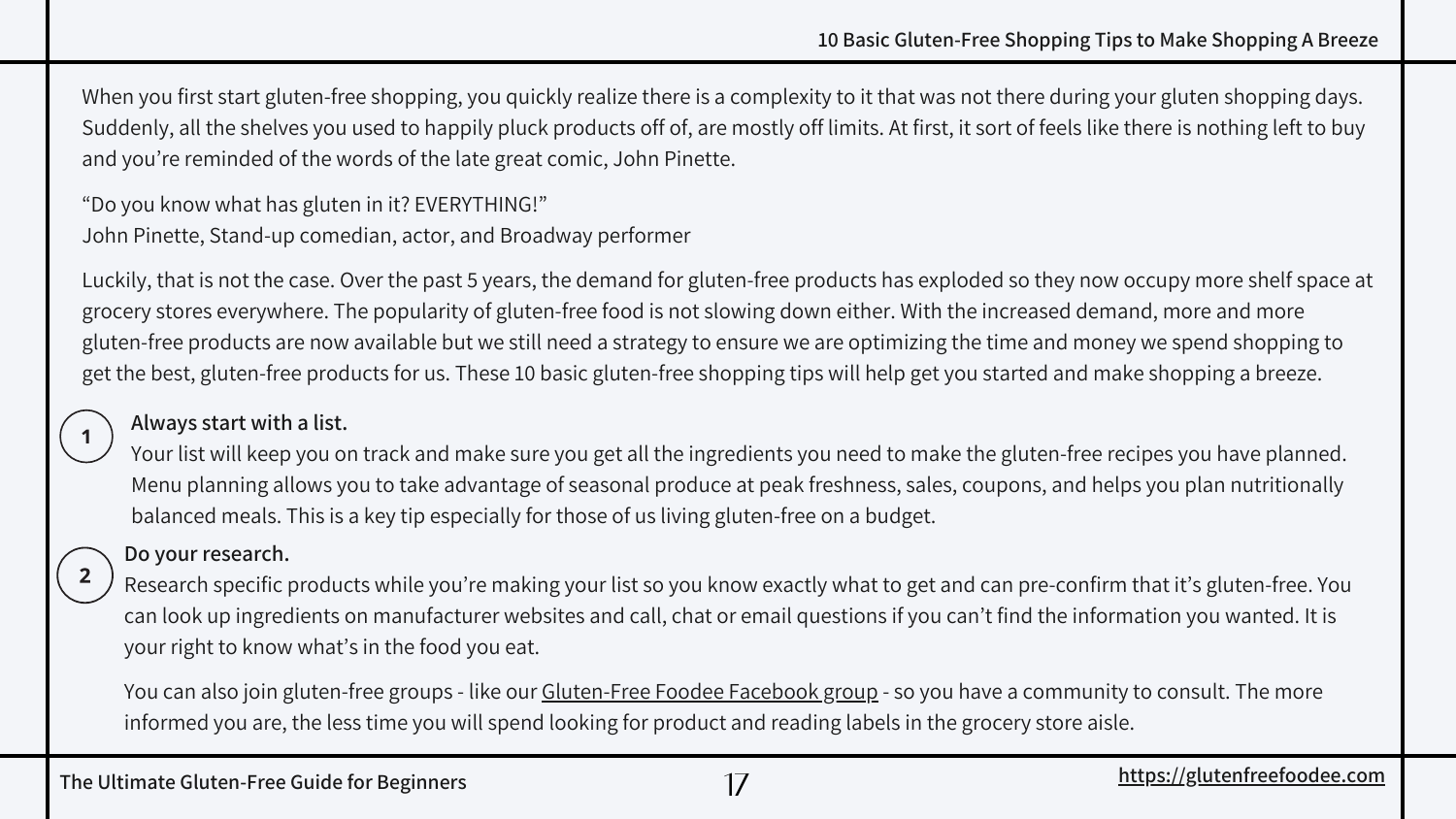#### **Check for a gluten-free section.**

Some grocery stores will combine "specialty diet" and "health food" items in specific areas of the store. Within those areas, there may be a gluten-free section. Ask an associate at the store if they have a section for specialty diet items like gluten-free or ask for assistance in locating gluten-free items.

#### **Look for Gluten-Free certification.**

 $5<sub>1</sub>$ 

6

Gluten-Free certification can give you some assurance that the production of the product meets the strictest of gluten-free standards. Having said that, you still have to give the label a glance to confirm? See tip #6.

[You must always read the ingredients on the label. It's just worth repeating again and again. Learn the names of alternative sources of](https://glutenfreefoodee.com/alternative-names-for-gluten-glossary/) glute[n a](https://glutenfreefoodee.com/alternative-names-for-gluten-glossary/)nd the the difference between ["contains" and "may contain"](https://glutenfreefoodee.com/reading-food-labels-what-may-contain-vs-contains-means/) so you fully understand the listed ingredients on products before you buy them. Even if it's a product that appears to be gluten-free – it's better to take the extra minute to review the label rather than take it home and potentially make yourself or a loved one feel ill.

#### **Always read ingredients on the label.**

#### **Shop the outer aisles.**

This is where some of the products that are naturally gluten-free are stocked. Items like vegetables, fruit, deli, dairy, meat, and fish. Stock up on these items – especially when produce is seasonally in their prime both taste and price-wise. If purchasing deli meat or prepared meat products like burgers, confirm that there is no gluten in the filler or breading. In other words, read the label!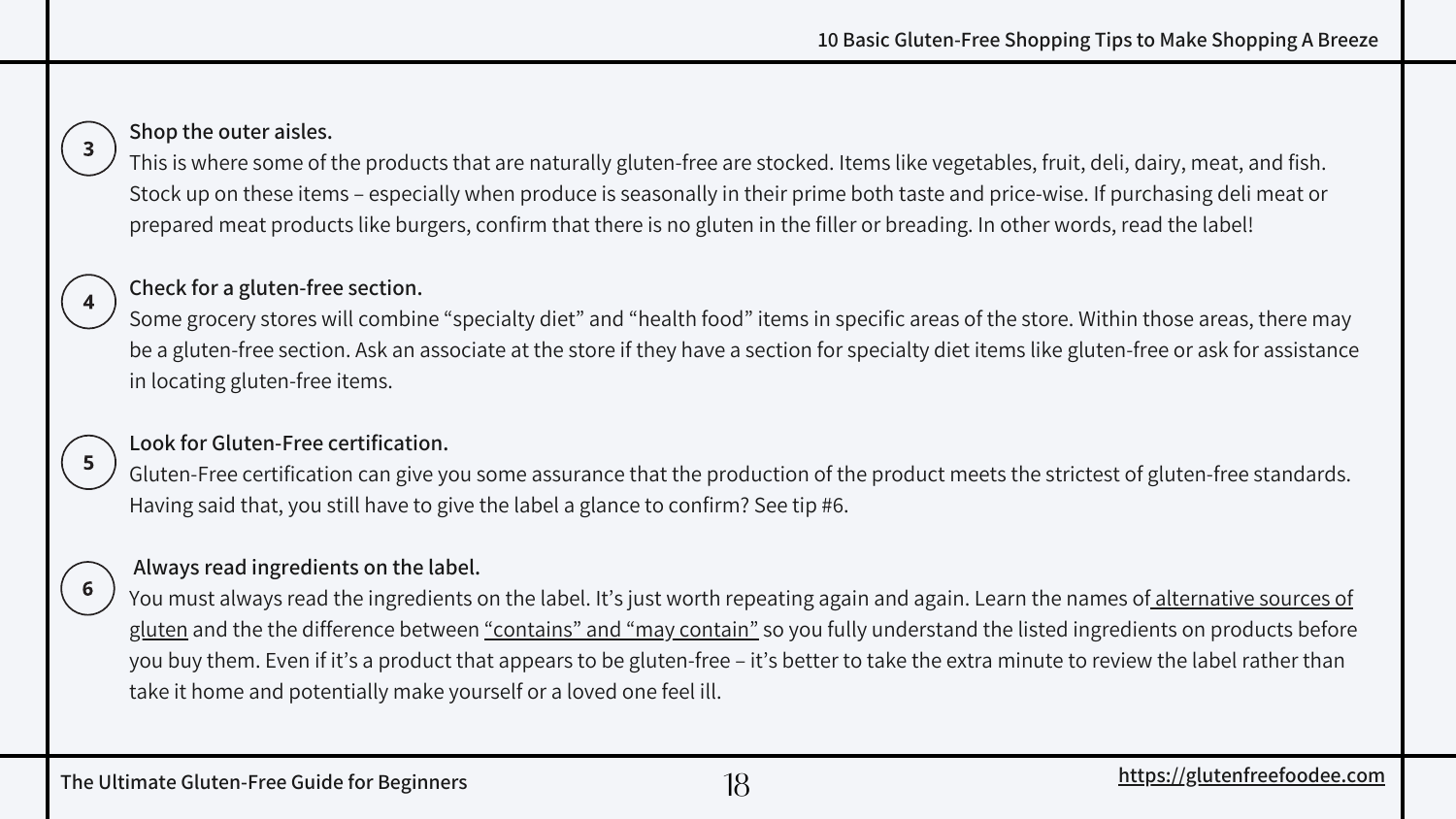Some products will make the fact that it is wheat-free very prominent on the label, but it can still contain barley, rye, or spelt which



Grains like brown/white rice, quinoa, corn meal, buckwheat, and wild rice are readily available and gluten-free. You don't have to

Unless the bulk food section is dedicated to gluten-free products, there is a high chance of cross-contamination. You don't know if items containing gluten have made their way into the gluten-free bin, if the same utensils were used to take products from both gluten and gluten-free bins, or if the bins themselves have been used for both gluten and gluten-free products without proper sanitation. It's just safer to skip the bulk section if it does not contain gluten-free items only.

#### **Use gluten-free shopping apps.**

[Gluten-free apps](https://glutenfreefoodee.com/5-of-the-best-gluten-free-apps-to-make-your-life-easier/) can find sales on the products you are looking for and they can also help scan the label to look for gluten in the ingredients. I recommend you still confirm ingredients on labels. Some of these apps rely on crowd-sourced info and (sometimes) the way a product is manufactured/ingredients used can change frequently especially when they are new on the market.

If you are unsure about a product, don't buy it. Take the time to research before investing your hard-earned money. Even though shopping for gluten-free food can be overwhelming at first, it gets better. It gets easier. It all becomes second nature with practice.

**8**

9

**10**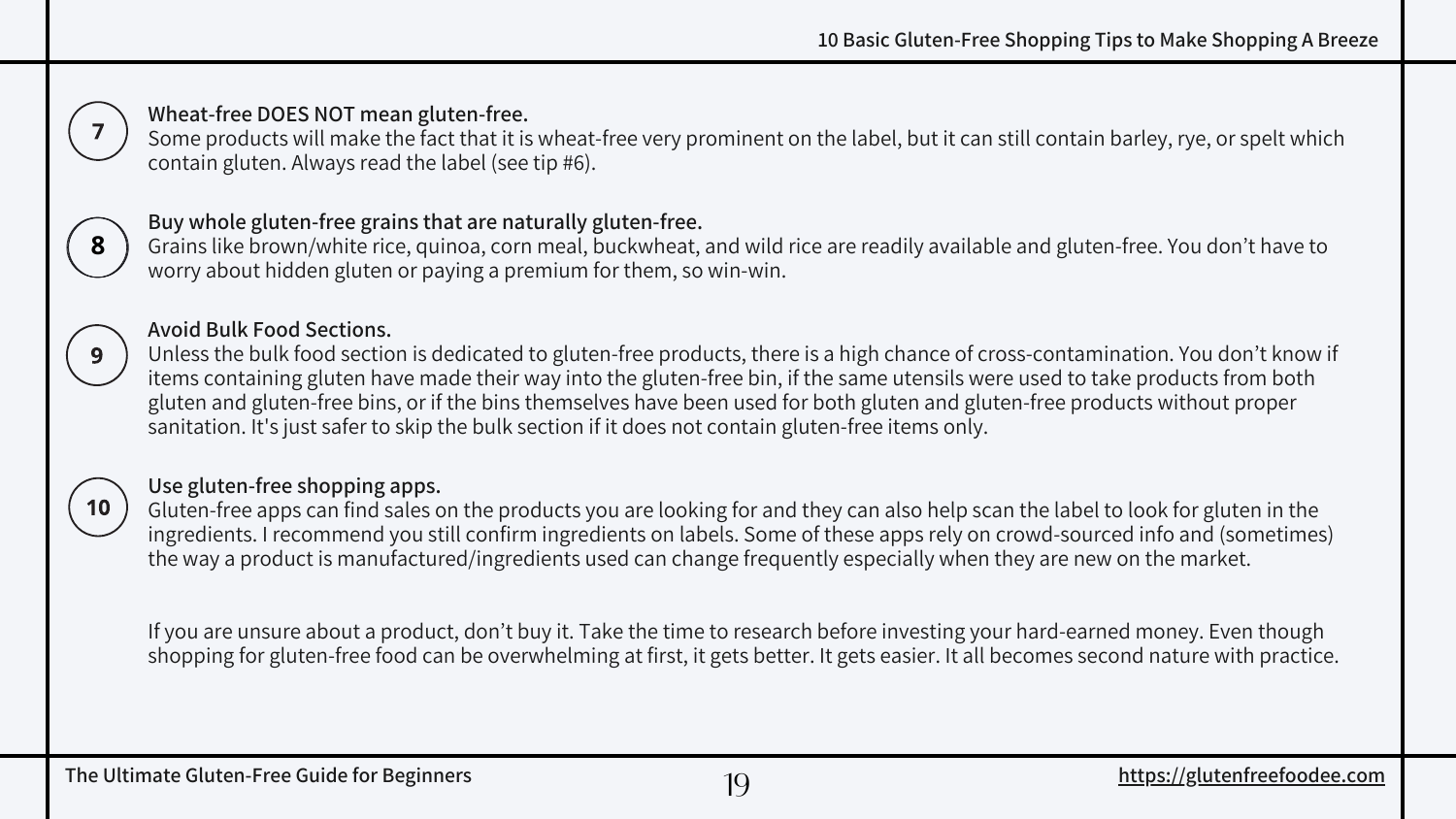# [Reading Food Labels:](https://glutenfreefoodee.com/7-tips-for-living-gluten-free-on-a-budget/)  [What "May Contain"](https://glutenfreefoodee.com/7-tips-for-living-gluten-free-on-a-budget/)  [Vs.](https://glutenfreefoodee.com/7-tips-for-living-gluten-free-on-a-budget/) ["Contains" Means](https://glutenfreefoodee.com/7-tips-for-living-gluten-free-on-a-budget/)

The Ultimate Gluten-Free Guide for Beginners **1996** 20 and 20 and 20 and 20 and 20 and 20 and 20 and 20 and 20 and 20 and 20 and 20 and 20 and 20 and 20 and 20 and 20 and 20 and 20 and 20 and 20 and 20 and 20 and 20 and 20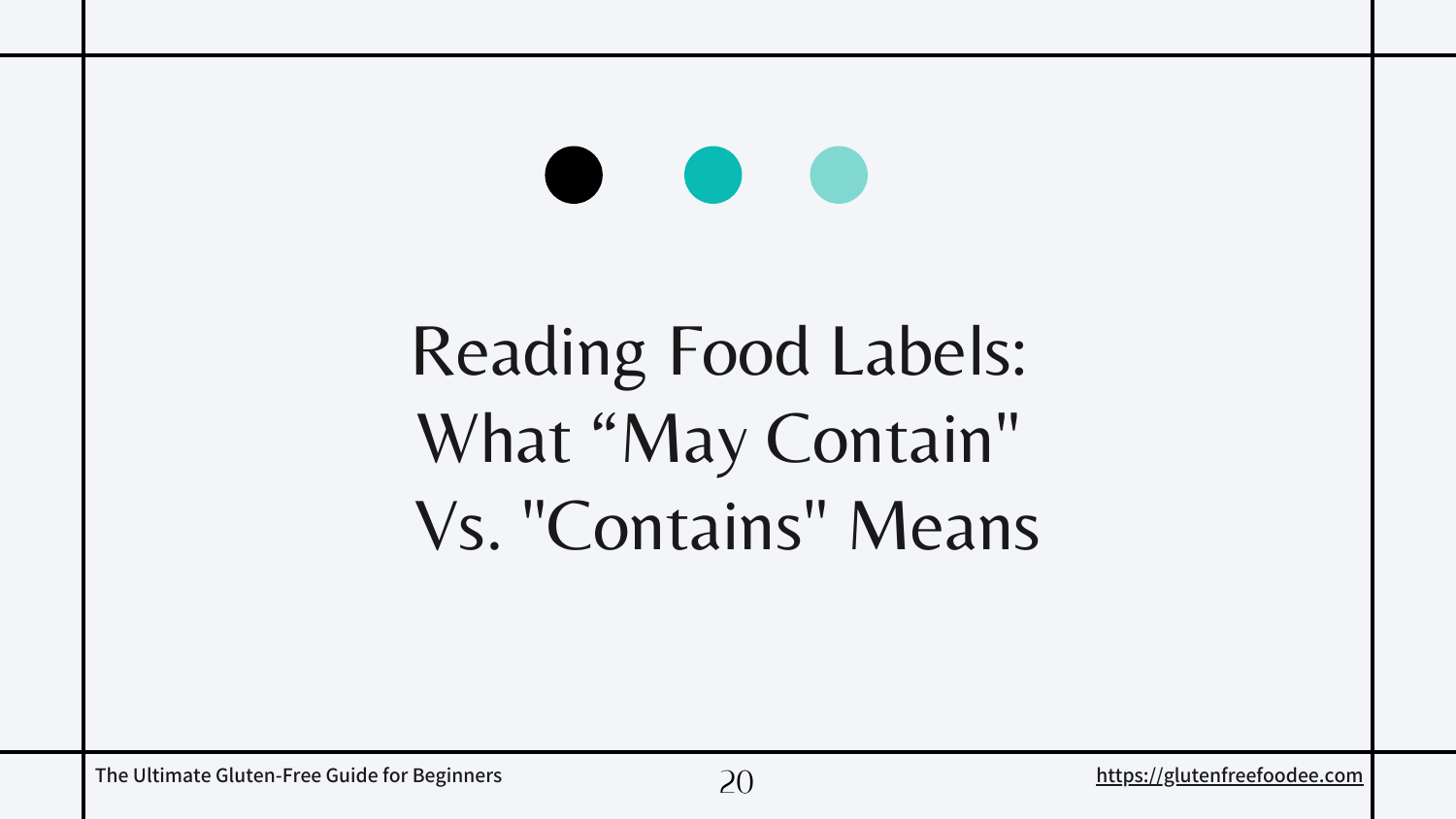#### **[Reading Food Labels: What "May Contain" Vs. "Contains" Means](https://glutenfreefoodee.com/7-tips-for-living-gluten-free-on-a-budget/)**

People turn to a gluten-free diet for many different reasons. Some do so because they have Celiac disease, a serious autoimmune disorder triggered when gluten is ingested. Others, [like myself,](https://glutenfreefoodee.com/about/) do so because they have non-Celiac gluten sensitivity. For me, living a gluten-free lifestyle, helps control my issues with chronic pain and inflammation. And others turn to a gluten-free diet as they are looking for a healthier way to eat.

Adapting to a gluten-free diet can be a daunting – but doable – challenge. One of the most important [tips for going gluten-free](https://glutenfreefoodee.com/tips-on-becoming-a-gluten-free-foodee-101/) is reading food labels to determine if the ingredients contain any [alternative sources of](https://glutenfreefoodee.com/alternative-names-for-gluten-glossary/) gluten. Sometimes, labels will use the terms "may contain" and/or "contains" and we explain what that can mean.

#### **FAST FACT:**

**For a product to be considered gluten-free, it must not have intentional sources of gluten added to it, and any cross-contamination must be less than 20 parts per million (ppm) of gluten. This is an internationally recognized standard.**

#### **Reading Food Labels: What Does "Contains" Mean?**

This may seem obvious, but it means that an allergen is present in the product. Below the ingredient list, is where you'll generally see the word "contains" label. It will list which major allergens are present like soy or wheat or dairy or peanuts, etc. This is information you could find yourself by reading the label but sometimes wheat and its derivatives (other gluten products) are labeled under other names you may not be familiar with, or they are not easily recognizable.

The "contains" list is there to make reading food labels easier for people who have to avoid allergens. If you see "contains: wheat" after the ingredients you know you don't have to spend any more time reading the label. You know it contains gluten so no need to Google unknown words. Basically, this saves you a lot of time and hassle when shopping for food and keeps you safe from allergens.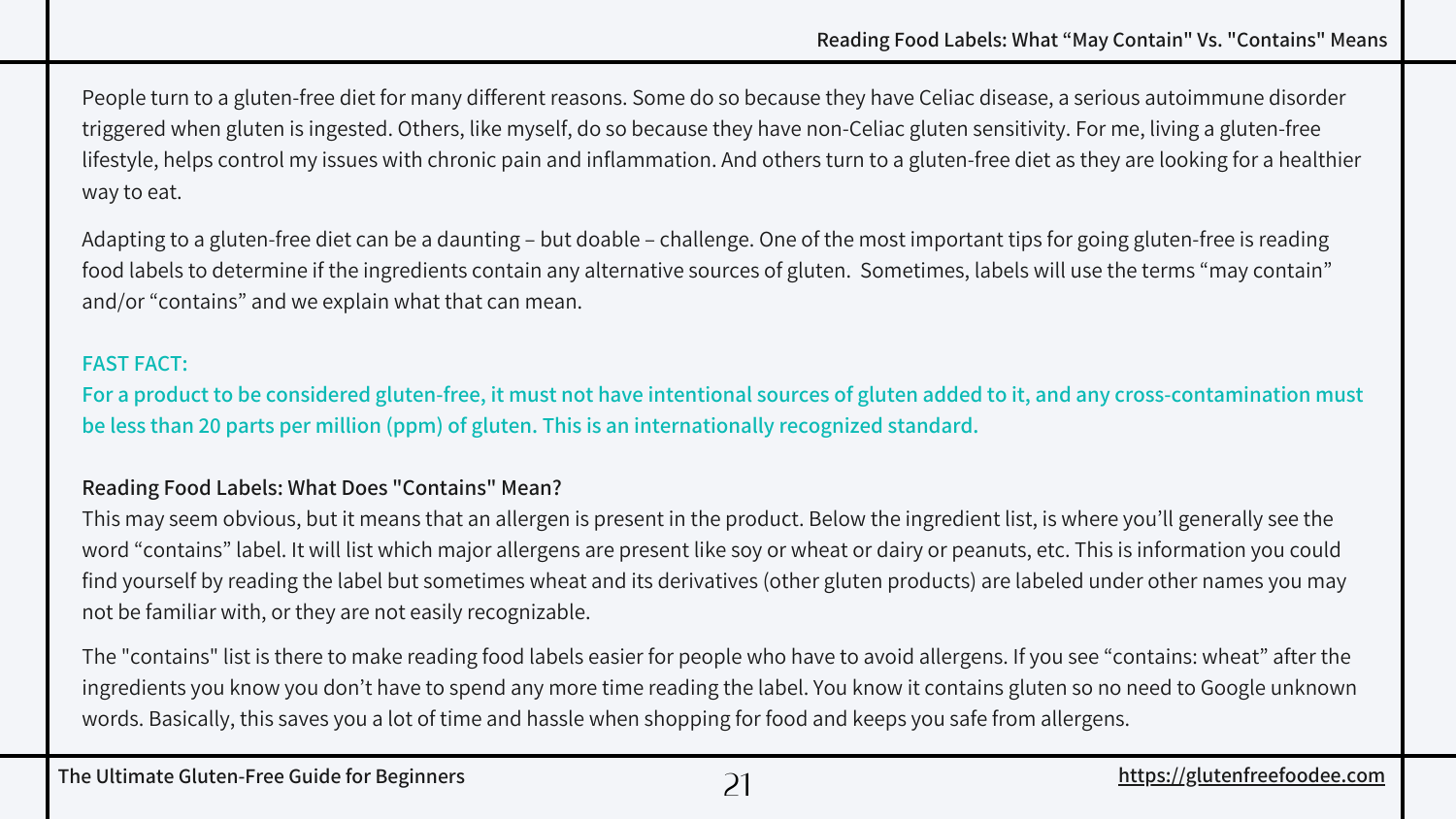#### **What Does "May Contain" Mean?**

Basically, it means that an allergen MAY be present in this product. The manufacturer can't guarantee that it isn't present, even though the allergen is not listed in the ingredients. The manufacturer wants to voluntarily let the consumer know that they do not have a dedicated gluten-free facility for producing the product. Thus, "may contain" labels boils down to cross-contamination potential. The product was either made in a facility that also makes products containing wheat, or that equipment and/or employees are used to produce both wheat and gluten-free products.

It is a warning that there could be trace amounts of that allergen present in the product and it is probably more than 20ppm. An example could be a bag of rice that says "may contain wheat" on the label. Now, rice is inherently gluten-free, but depending on how and where it is produced, there is a possibility for cross-contamination. This could be true of any product from frozen fruit/vegetables to beans or corn meal. This is why you must always read the labels, on products.

#### **Gluten-Free Tip:**

**You can always call the manufacturer and ask about the product, to find out why it "may contain" wheat/gluten. Sometimes knowing what the risk of cross-contamination is, can help you make an informed decision.**

 Those who are Celiac or are very sensitive should definitely stay away from "may contain" products, as that trace amount could be triggering.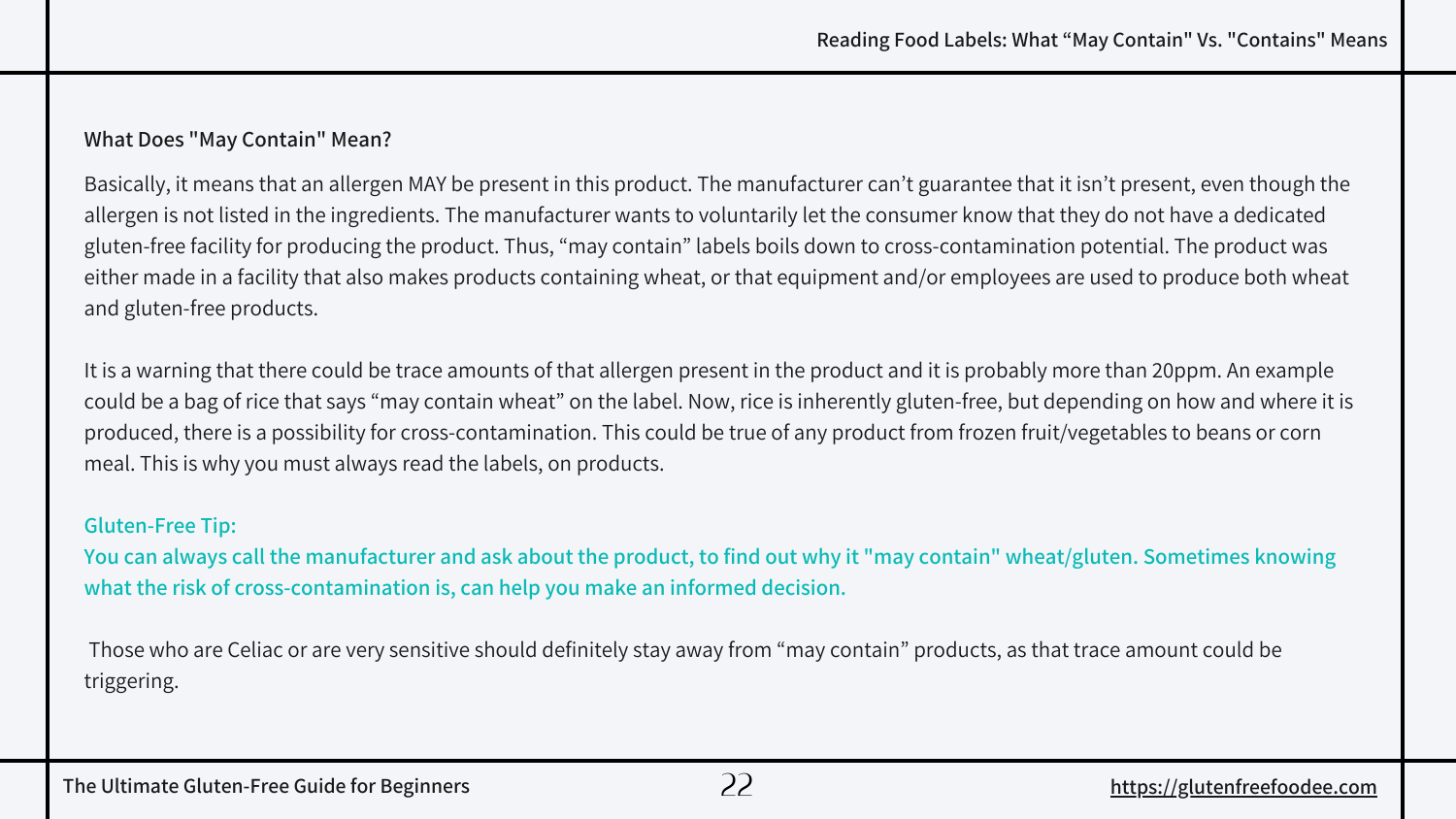### [Here is a link to The Canadian Celiac Association page on Labelling: Guidelines for Individuals with Celiac Disease Following a Gluten-](https://www.celiac.ca/wp-content/uploads/2020/11/CCA-Labelling-Document-w-ref-Feb-20-2020-FINAL.pdf)Free Diet

#### **What's The Deal With Oats?**

Oats are inherently gluten-free. However, when oats are processed they are often processed using the same equipment/lines/machinery/factory as wheat. So with oats, there is a high chance of cross-contamination. If you are Celiac or particularly sensitive to trace amounts of gluten, you should only purchase certified gluten-free oats or products containing certified gluten-free oats.

Reading food labels can be very confusing especially when you first change your diet. However, much like with anything else, it gets easier with time and familiarity. So you'll be quickly evaluating products and scanning labels like a pro in no time.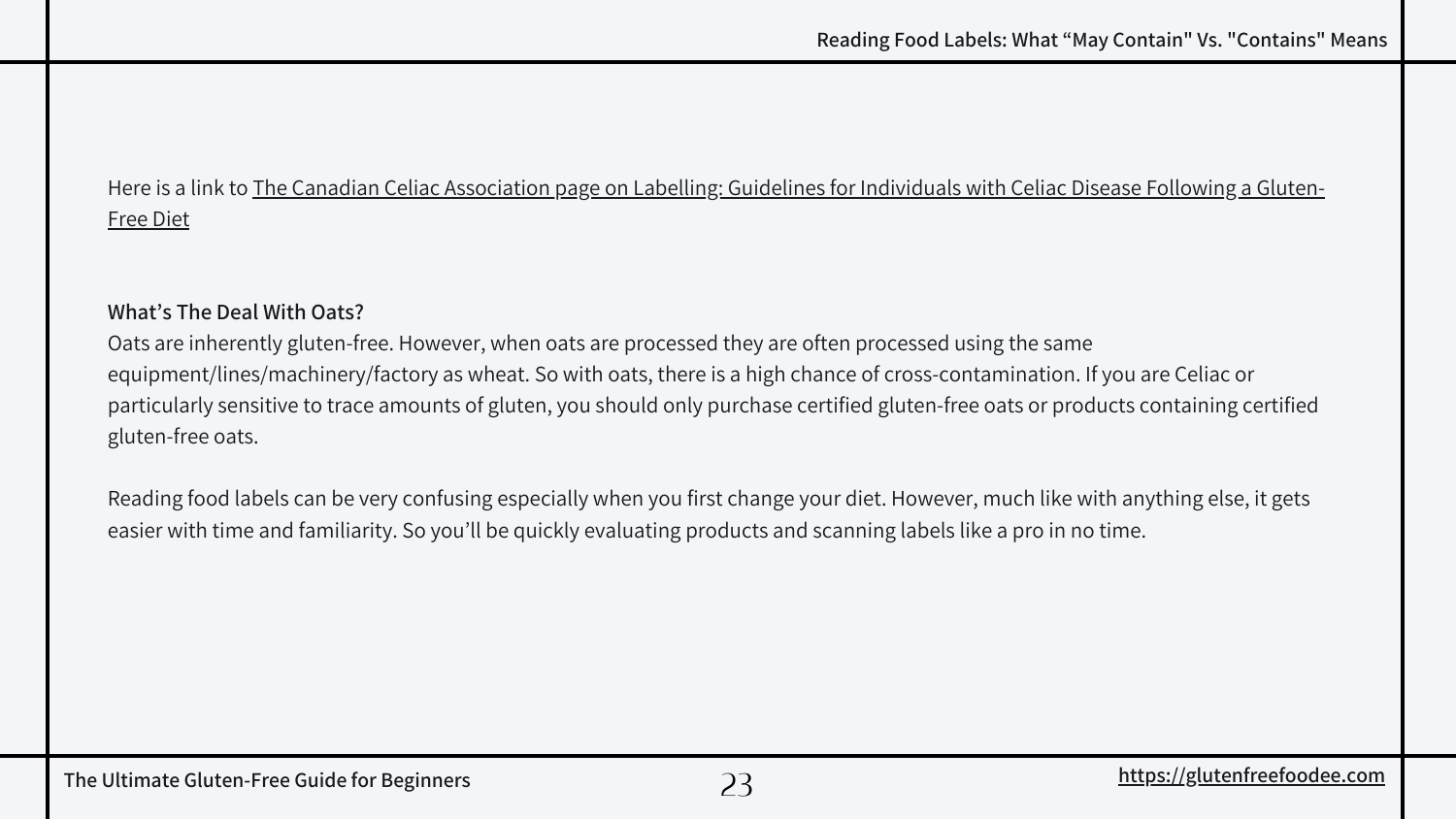# [5 Of the Best Gluten-Free](https://glutenfreefoodee.com/7-tips-for-living-gluten-free-on-a-budget/) Apps to Make [Your Life Easier](https://glutenfreefoodee.com/7-tips-for-living-gluten-free-on-a-budget/)

 **for Beginners** *[https://glutenfreefoodee.com](https://glutenfreefoodee.com/)* **https://glutenfreefoodee.com**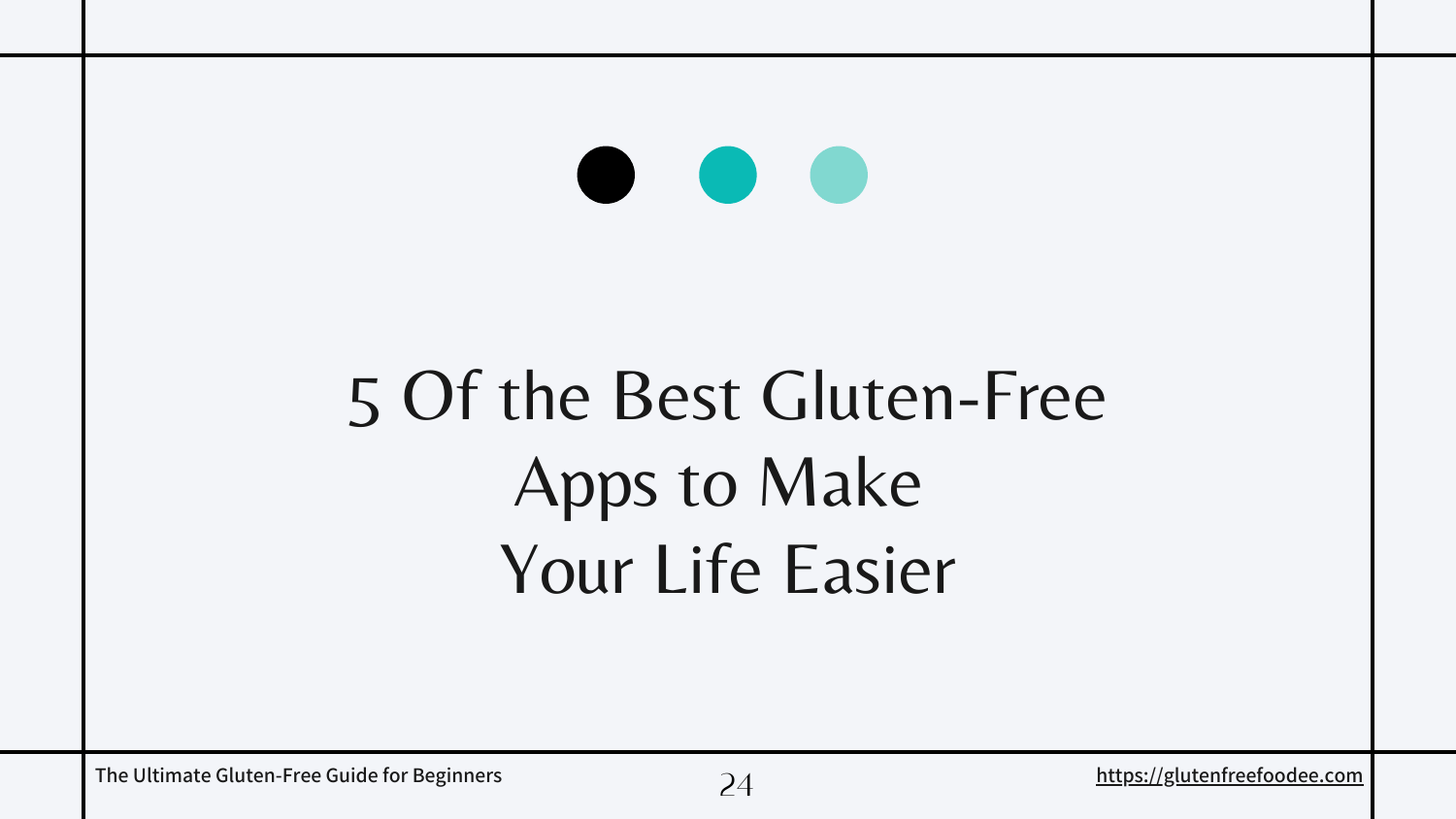Apps are generally designed to make our lives easier and/or more enjoyable. They manage to add even more functionality to our smartphones as they make specific information available to you at a moment's notice.

**Disclaimer:** Keep in mind that while gluten-free apps make every attempt to provide users with the most comprehensive and reliable information, they can be limited. Many apps are based on a crowdsourcing model so the accuracy/validity of the information may not have been tested or there could be gaps in the information. Also, occasionally ingredients and facilities differ between countries, so that adds a layer of complexity to the information vetting process. Ultimately, it's important to be able to vet places and products yourself as you are your own best advocate.

#### **[Find Me Gluten Free:](https://www.findmeglutenfree.com/)**

This free app allows you to find restaurants in your area, no matter where you are. You can even look for restaurants in areas where you will be travelling. By being able to search other areas you can better plan your trip(s), and outings. Planning ahead lets you take the guesswork out of where you can safely dine, and allows you to just relax and enjoy yourself.

Reviews are user-generated, so you get an honest opinion on the food, service, and if customers had any reactions afterwards. Be sure to read multiple reviews of the restaurant to get a varied perspective so you can determine if a good/bad experience was a one-off or the norm. Find Me Gluten Free is a website, and it is available for both iOS and Android. Remember, if you have any other questions reach out to the restaurant themselves, and/or access their website. Keep our [tips for gluten-free dining out infographic](https://glutenfreefoodee.com/wp-content/uploads/6-tips-for-dining-out-gluten-free-infographic.pdf) handy for quick reference when needed.

#### **[Yelp](https://www.yelp.ca/)**[:](https://www.yelp.ca/)

This might seem like an obvious choice, but you can select gluten-free as an option when searching for restaurants. Yelp can help you plan more than just meals too. So, if you are traveling, this app might help you plan other areas of your trip as well. Yelp is a website, and it is available as an app for both iOS and Android.

25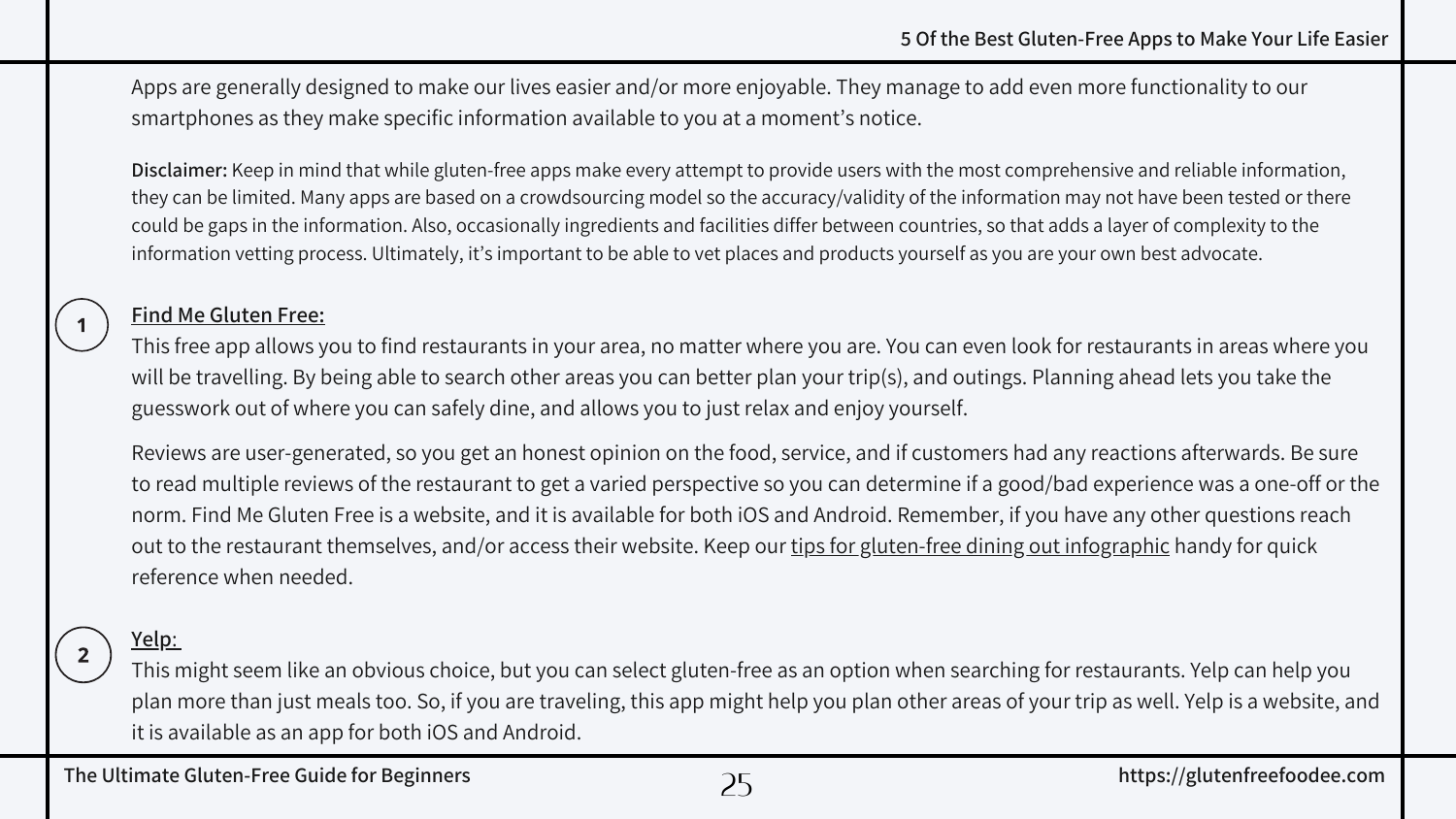### $3<sup>1</sup>$

#### **[The Gluten-Free Scanner:](https://apps.apple.com/us/app/the-gluten-free-scanner/id969482476)**

This is a scanner you can use in the grocery store to scan products and find out if they are gluten-free. This scanner is available for both iOS and Android. The downside of this app is that sometimes products aren't in the scanner. Also, some consumers complain that the information in the app is the same on the box. The scanner does hope to point out [hidden gluten](https://glutenfreefoodee.com/alternative-names-for-gluten-glossary/), so it goes beyond what is on the box. This would be helpful if you are shopping somewhere new, looking for a new category of product, or are new to gluten-free living.

#### **[Shopwell:](https://www.innit.com/shopwell/)**

This app gives you a way to personalize your allergen profile. Thus, when you scan an item, it tells you if multiple allergens are present, not just gluten. So, if you have a nut or dairy allergy as well, this app might just be for you. After inputting your goals and needs into the app, this app can even tell you if another brand's version of the product you want can better suit your needs. So, if you need to be low sodium or sugar-free (for example), this app helps you make healthier choices for the items you need. This app is free and available for both iOS and Android operating systems.

### $5<sup>1</sup>$

#### **[Eat! Gluten-Free](https://apps.apple.com/us/app/gluten-free-allergy-free-marketplace/id982065331)[:](https://celiac.org/eat-gluten-free/)**

This app is from the Celiac Disease Foundation, and it helps with living your best gluten-free life. This is a "hub of gluten-free products, recipes, services, and companies." It also has news and research. Eat! Gluten-Free would be a great introduction to the world of living gluten-free. This information is not just for those with Celiac disease, as anyone with non-Celiac gluten sensitivities will find this a very handy resource. This app is available for both iOS and Android-so everyone can use it.